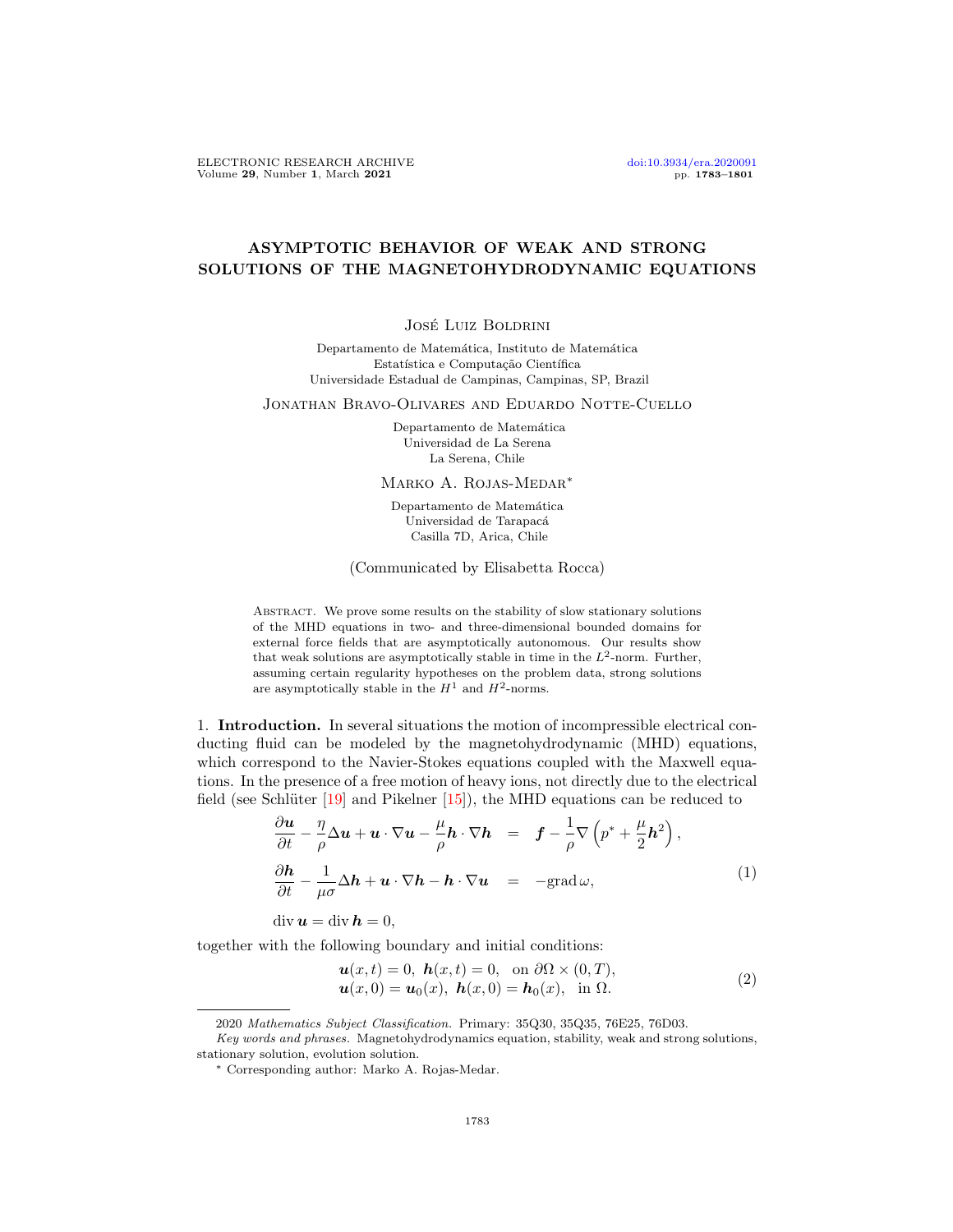#### 1784 BOLDRINI, BRAVO-OLIVARES, NOTTE-CUELLO AND ROJAS-MEDAR

In the previous expressions,  $u$  and  $h$  are respectively the unknown velocity and magnetic field;  $p^*$  is the unknown hydrostatic pressure; w is an unknown function related to the heavy ions (in such a way that the density of electric current,  $j_0$ , generated by this motion satisfies the relation  $rotj_0 = -\sigma \nabla \omega$ ,  $\rho$  is the density of mass of the fluid (assumed to be a positive constant);  $\mu > 0$  is the constant magnetic permeability of the medium;  $\sigma > 0$  is the constant electric conductivity;  $\eta > 0$  is the constant viscosity of the fluid and  $f$  is a given external force field.

Due to its importance, the MHD system has been discussed in a broad variety of studies encompassing subjects such as the existence of weak solutions and strong solutions, uniqueness and regularity criteria. See e.g.  $[6]$ ,  $[13]$ ,  $[12]$ ,  $[14]$ ,  $[7]$ ,  $[17]$ , [\[18\]](#page-17-8) and the references therein.

In the present work we discuss the stability of stationary solutions of the MHD equations in two- and three-dimensional bounded domains with respect to both initial conditions and external forcing variations. Under certain regularity hypotheses on the problem data, we establish in Theorem [3.2](#page-8-0) the aforementioned stability in the  $L^2$ -norm for weak slow flow stationary solutions. Additionally, in Theorem [4.4](#page-14-0) and Theorem [5.2](#page-17-9) we discuss respectively the  $H^1$ -stability and the  $H^2$ -stability for strong solutions. We note that, for a fixed given external force field, our results in particular imply the asymptotic stability of such stationary solutions.

The issue of stability of solutions is an important one, since solutions of any dynamical system are thought to be physically reasonable only if they are stable. There exists a number of ways in which stability can be examined. In past years, many efforts have been made to study the asymptotic behavior of classical Navier-Stokes equations. We refer the reader to Heywood and Rannacher [\[11\]](#page-17-10), Beirão da Veiga [\[2\]](#page-17-11), Qu and Wang [\[16\]](#page-17-12), Zhang [\[21\]](#page-18-0) and the references therein.

A few of the references mentioned above, e.g. [\[8\]](#page-17-13), are closely related to the contents of this paper. In effect, it was shown in [\[8\]](#page-17-13) that, under condition [\(52\)](#page-14-1) stated in Section 5 below, the strong solution of the two dimensional Navier-Stokes equation is asymptotically stable in a bounded domain of  $\mathbb{R}^2$ . In this paper we establish the corresponding result for the magnetohydrodynamic equations, assuming instead condition [\(34\)](#page-10-0) below, which is weaker than the used in [\[8\]](#page-17-13), both in two dimensional and three dimensional domains. Further, under hypotheses [\(52\)](#page-14-1) we will show that stability actually holds in the  $H^2$ -norm. Thus, our results improve the existing ones even for Navier-Stokes equations.

2. Notation and preliminaries. We will consider the usual Sobolev spaces  $W^{m,q}(\Omega) = \{f \in L^q(\Omega); ||\partial^{\alpha} f||_{L^q(\Omega)} < +\infty, |\alpha| \leq m\}, \text{ for } m = 0, 1, 2, \ldots, 1 \leq$  $q \leq +\infty$ , with the usual norm. When  $q = 2$ , we write  $H^m(\Omega) = W^{m,2}(\Omega)$  and set  $H_0^m(\Omega) =$  closure of  $C_0^{\infty}(\Omega)$  in  $H^m(\Omega)$ . The  $L^q$ -norm is denoted by  $\|\cdot\|_{L^q(\Omega)}$ . When  $q = 2$ , the  $L^2$ -norm is denoted by  $\|\cdot\|$  and the associated inner product in  $L^2(\Omega)$  by  $(\cdot, \cdot)$ .

If X is a Banach space, we denote by  $L^q(0,T;X)$  the Banach space of the Xvalued functions defined in the interval  $[0, T]$  that are  $L<sup>q</sup>$ -integrable in the sense of Bochner. In addition, vector spaces will be denoted by boldface letters.

We also consider the following spaces of divergence free functions:

$$
C_{0,\sigma}^{\infty}(\Omega) = \{ v \in C_0^{\infty}(\Omega) : \text{div } v = 0 \},
$$
  
\n
$$
H = \text{closure of } C_{0,\sigma}^{\infty}(\Omega) \text{ in } L^2(\Omega),
$$
  
\n
$$
V = \text{closure of } C_{0,\sigma}^{\infty}(\Omega) \text{ in } H^1(\Omega).
$$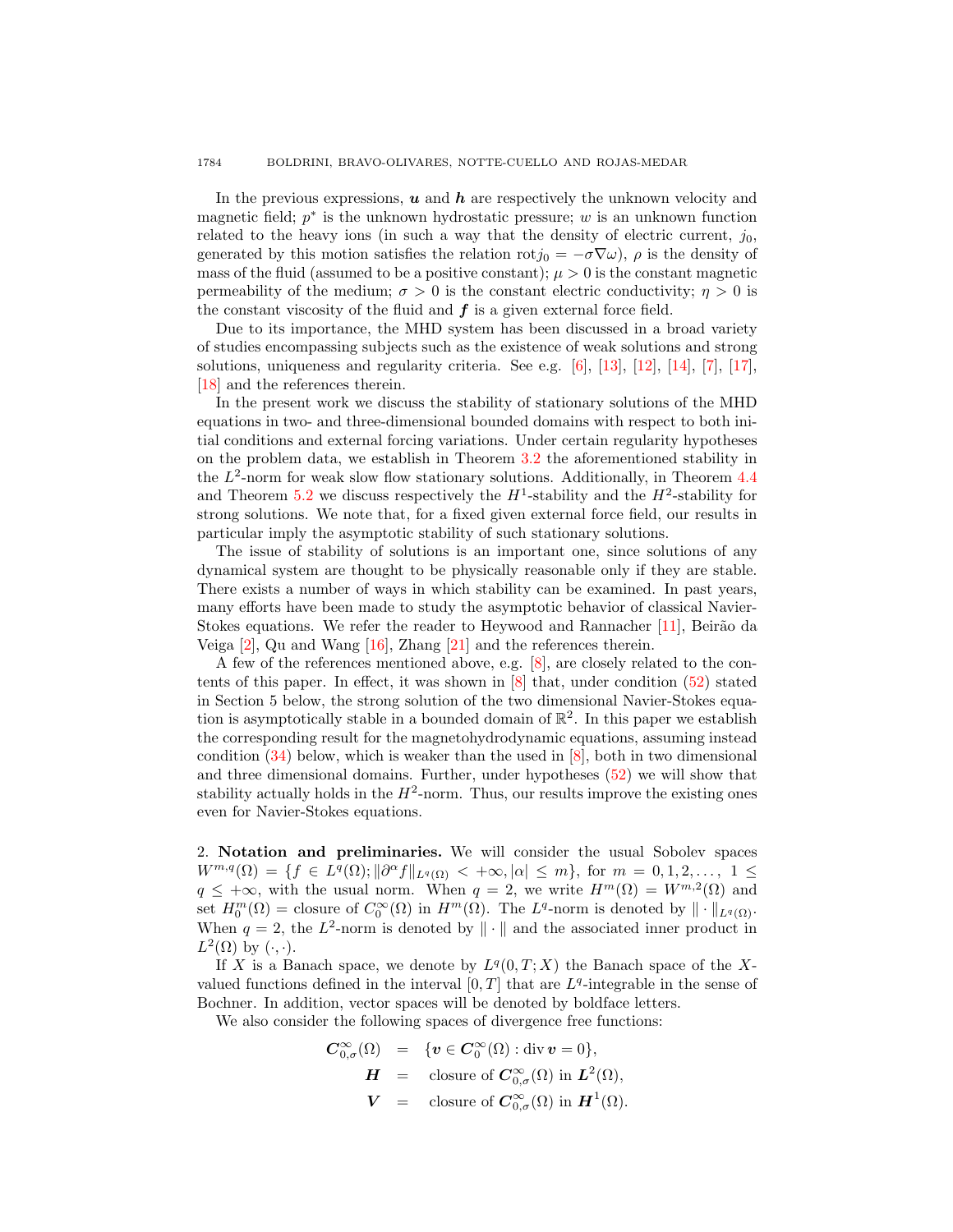Throughout the paper, the Helmholtz projection  $P$  is the orthogonal projection from  $\mathbf{L}^2(\Omega)$  into H and  $A = -P\Delta$  with  $D(A) = \mathbf{V} \cap \mathbf{H}^2(\Omega)$  is the usual Stokes operator. We observe that, by the regularity of the Stokes operator, it is usually assumed that  $\Omega$  is of class  $C^3$  in order to apply Cattabriga's results [\[5\]](#page-17-14). However, we use the stronger results of Amrouche and Girault [\[1\]](#page-17-15), which imply, in particular, that when  $Au \in L^2(\Omega)$ , then  $u \in H^2(\Omega)$  and  $||u||_{H^2(\Omega)}$  and  $||Au||$  are equivalent norms when  $\Omega$  is of Class  $C^{1,1}$ .

For ease of reference, we also recall the following inequalities which are consequences of the Sobolev and Hölder inequalities:

<span id="page-2-3"></span>**Lemma 2.1.** Let  $\Omega \subseteq \mathbb{R}^3$  be bounded. Then (a) There is a constant  $C_L > 0$  such that for any  $u \in V$ 

<span id="page-2-2"></span>
$$
\|\mathbf{u}\|_{\mathbf{L}^{6}(\Omega)} \leq C_{L} \|\nabla \mathbf{u}\|.
$$
 (3)

(b) If each integral makes sense, for  $p, q, r > 0$  and  $1/p + 1/q + 1/r = 1$ , we have

$$
|(\boldsymbol{u}\cdot\nabla\boldsymbol{v},\boldsymbol{w})|\leq 3^{\frac{1}{p}+\frac{1}{r}}\|\boldsymbol{u}\|_{\boldsymbol{L}^p(\Omega)}\|\nabla\boldsymbol{v}\|_{\boldsymbol{L}^q(\Omega)}\|\boldsymbol{w}\|_{\boldsymbol{L}^r(\Omega)}.
$$
 (4)

We also need the following regularity result for the Stokes problem (see Temam [\[20\]](#page-18-1))

<span id="page-2-0"></span>
$$
-\mu \Delta \mathbf{v} + \nabla \eta = \mathbf{g}, \text{ in } \Omega, \n\text{div } \mathbf{v} = 0, \text{ in } \Omega, \n\mathbf{v} = 0, \text{ on } \partial \Omega.
$$
\n(5)

<span id="page-2-4"></span>**Proposition 1.** Let  $\Omega$  be an open set in  $\mathbb{R}^n$  of class  $C^r$ , where  $n = 2$  or 3 and  $r =$  $\max(m+2, 2)$  for some integer  $m \geq -1$ , and let  $g \in W^{m,q}(\Omega)$ ,  $1 < q < \infty$ . Then there exist unique functions **v** and  $\eta$  (to be precise,  $\eta$  is unique up to a constant) that are solutions of  $(5)$  and satisfy

$$
\boldsymbol{v} \in \boldsymbol{W}^{m+2,q}(\Omega), \quad \eta \in W^{m+1,q}(\Omega)
$$

with

$$
\|\boldsymbol{v}\|_{\boldsymbol{W}^{m+2,q}(\Omega)}+\|\eta\|_{W^{m+1,q}(\Omega)/\mathbb{R}}\leq C\|\boldsymbol{g}\|_{\boldsymbol{W}^{m,q}(\Omega)}
$$

where C is a constant depending on  $q, \mu, m, \Omega$ .

2.1. Mathematical setting of the problem. By applying the Helmholtz operator P to both sides of the first equation in problem  $(1)$ , and by taking into account the previous considerations, one obtains the operational form of the problem:

$$
\begin{cases}\n\alpha u_t + \nu A u + \alpha P(u \cdot \nabla) u - P(h \cdot \nabla h) = \alpha P f, \\
h_t + \gamma A h + P(u \cdot \nabla h) - P(h \cdot \nabla u) = 0, \\
u(0) = u_0, \\
h(0) = h_0.\n\end{cases}
$$
\n(6)

Here we have set

 $\alpha = \rho/\mu$ ,  $\nu = \eta/\mu$  and  $\gamma = 1/(\mu\sigma)$ .

The associated variational formulation is the following: to find  $(u, h)$  in suitable functional spaces such that  $u(0) = u_0$ ,  $h(0) = h_0$  and, for every  $(v, b) \in V \times V$ , the following holds:

<span id="page-2-5"></span>
$$
\begin{cases}\n\alpha(\boldsymbol{u}_t, \boldsymbol{v}) + \nu(\nabla \boldsymbol{u}, \nabla \boldsymbol{v}) + \alpha(\boldsymbol{u} \cdot \nabla \boldsymbol{u}, \boldsymbol{v}) - (\boldsymbol{h} \cdot \nabla \boldsymbol{h}, \boldsymbol{v}) = (\alpha \boldsymbol{f}, \boldsymbol{v}) \\
(\boldsymbol{h}_t, \boldsymbol{b}) + \gamma(\nabla \boldsymbol{h}, \nabla \boldsymbol{b}) + (\boldsymbol{u} \cdot \nabla \boldsymbol{h}, \boldsymbol{b}) - (\boldsymbol{h} \cdot \nabla \boldsymbol{u}, \boldsymbol{b}) = 0.\n\end{cases} (7)
$$

The corresponding stationary system in operational form is

<span id="page-2-1"></span>
$$
\begin{cases}\n\nu A \mathbf{u}_{\infty} + \alpha P(\mathbf{u}_{\infty} \cdot \nabla) \mathbf{u}_{\infty} = \alpha P \mathbf{f}_{\infty} + P(\mathbf{h}_{\infty} \cdot \nabla \mathbf{h}_{\infty}), \\
\gamma A \mathbf{h}_{\infty} + P(\mathbf{u}_{\infty} \cdot \nabla) \mathbf{h}_{\infty} - P(\mathbf{h}_{\infty} \cdot \nabla) \mathbf{u}_{\infty} = 0.\n\end{cases} (8)
$$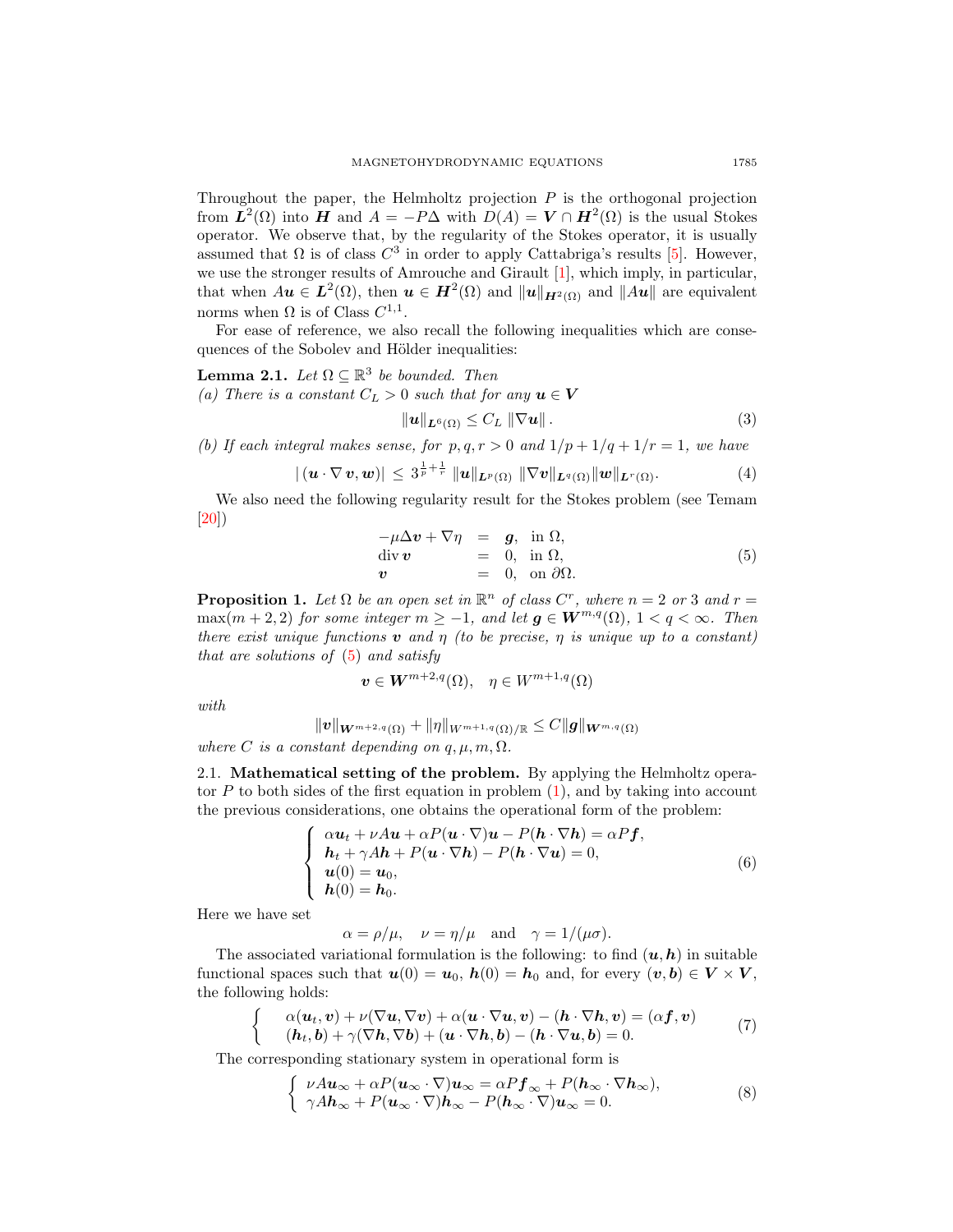In this last system we considered a time-independent external force field  $f_{\infty}$ , possibly different from the previous  $f$ , because we want to check also the stability associated to changes in the external force field.

This last problem, in its associated variational formulation becomes: find  $(u_{\infty},$  $h_{\infty}$ ) ∈  $V \times V$  such that, for every  $(v, b) \in V \times V$ , the following holds:

<span id="page-3-0"></span>
$$
\begin{cases}\n\nu(\nabla \boldsymbol{u}_{\infty}, \nabla \boldsymbol{v}) + \alpha(\boldsymbol{u}_{\infty} \cdot \nabla \boldsymbol{u}_{\infty}, \boldsymbol{v}) - (\boldsymbol{h}_{\infty} \cdot \nabla \boldsymbol{h}_{\infty}, \boldsymbol{v}) = \alpha(\boldsymbol{f}_{\infty}, \boldsymbol{v}), \\
\nu(\nabla \boldsymbol{h}_{\infty}, \nabla \boldsymbol{b}) + (\boldsymbol{u}_{\infty} \cdot \nabla \boldsymbol{h}_{\infty}, \boldsymbol{b}) - (\boldsymbol{h}_{\infty} \cdot \nabla \boldsymbol{u}_{\infty}, \boldsymbol{b}) = 0.\n\end{cases} \tag{9}
$$

We call such pair  $(u_{\infty}, h_{\infty})$  a weak solution of the stationary problem [\(9\)](#page-3-0) (or  $(8)$ .

By using the Galerkin method, it is possible to show the following result on existence of weak solutions of  $(9)$  (see Chizhonkov  $[6]$ ):

<span id="page-3-5"></span>**Proposition 2.** Problem [\(9\)](#page-3-0) admits at least one weak solution  $(\mathbf{u}_{\infty}, \mathbf{h}_{\infty}) \in V \times V$ . Further, it satisfies the estimate

<span id="page-3-4"></span>
$$
\frac{\nu}{2} \|\nabla \boldsymbol{u}_{\infty}\|^2 + \gamma \|\nabla \boldsymbol{h}_{\infty}\|^2 \leq \frac{\alpha^2}{\nu} \|\boldsymbol{f}_{\infty}\|_{\boldsymbol{V}^*}^2.
$$
 (10)

Under smallness conditions, we also have uniqueness of such solutions:

<span id="page-3-1"></span>Proposition 3. (Uniqueness) Any stationary weak solution satisfying the conditions √

<span id="page-3-2"></span>
$$
\frac{\sqrt{3}C_L}{\nu}\left(\alpha\|\boldsymbol{u}_{\infty}\|_{\boldsymbol{L}^3(\Omega)} + \|\boldsymbol{h}_{\infty}\|_{\boldsymbol{L}^3(\Omega)}\right) < 1,\tag{11}
$$

$$
\frac{\sqrt{3} C_L}{\gamma} \left( \| \boldsymbol{u}_{\infty} \|_{\boldsymbol{L}^3(\Omega)} + \| \boldsymbol{h}_{\infty} \|_{\boldsymbol{L}^3(\Omega)} \right) < 1,\tag{12}
$$

where  $0 < C_L$  is the constant appearing in [\(3\)](#page-2-2), is unique.

*Proof.* (of Proposition [3\)](#page-3-1) Let  $(u^1_\infty, h^1_\infty)$  be a slow-flow solution of [\(9\)](#page-3-0), that is, a weak solution satisfying [\(11\)](#page-3-2) and [\(12\)](#page-3-2), and let  $(u_{\infty}^2, h_{\infty}^2)$  be another tentative weak solution of [\(9\)](#page-3-0). By setting  $u = u_{\infty}^1 - u_{\infty}^2$  and  $h = h_{\infty}^1 - h_{\infty}^2$ , we have

$$
\nu(\nabla u, \nabla v) + \alpha(u \cdot \nabla u_{\infty}^1, v) + \alpha(u_{\infty}^2 \cdot \nabla u, v) = (h \cdot \nabla h_{\infty}^1, v) + (h_{\infty}^2 \cdot \nabla h, v),
$$
  

$$
\gamma(\nabla h, \nabla b) + (u \cdot \nabla h_{\infty}^1, b) + (u_{\infty}^2 \cdot \nabla h, b) - (h \cdot \nabla u_{\infty}^1, b) - (h_{\infty}^2 \cdot \nabla u, b) = 0.
$$

We take  $v = u$  and  $b = h$  in the above equalities and obtain

<span id="page-3-3"></span>
$$
\nu \|\nabla \boldsymbol{u}\|^2 = -\alpha (\boldsymbol{u} \cdot \nabla \boldsymbol{u}_{\infty}^1, \boldsymbol{u}) + (\boldsymbol{h} \cdot \nabla \boldsymbol{h}_{\infty}^1, \boldsymbol{u}) + (\boldsymbol{h}_{\infty}^2 \cdot \nabla \boldsymbol{h}, \boldsymbol{u}), \qquad (13)
$$

$$
\gamma \|\nabla \mathbf{h}\|^2 = (\mathbf{h} \cdot \nabla \mathbf{u}_{\infty}^1, \mathbf{h}) + (\mathbf{h}_{\infty}^2 \cdot \nabla \mathbf{u}, \mathbf{h}) - (\mathbf{u} \cdot \nabla \mathbf{h}_{\infty}^1, \mathbf{h}). \tag{14}
$$

By Lemma [2.1,](#page-2-3) we have

$$
|\alpha(\mathbf{u}\cdot\nabla\mathbf{u}_{\infty}^{1},\mathbf{u})| = \alpha|(\mathbf{u}\cdot\nabla\mathbf{u},\mathbf{u}_{\infty}^{1})| \leq \alpha\sqrt{3} \|\mathbf{u}\|_{\mathbf{L}^{6}(\Omega)} \|\nabla\mathbf{u}\| \|\mathbf{u}_{\infty}^{1}\|_{\mathbf{L}^{3}(\Omega)}
$$
  
\n
$$
\leq \alpha\sqrt{3} C_{L} \|\nabla\mathbf{u}\|^{2} \|\mathbf{u}_{\infty}^{1}\|_{\mathbf{L}^{3}(\Omega)},
$$
  
\n
$$
|(\mathbf{h}\cdot\nabla\mathbf{h}_{\infty}^{1},\mathbf{u})| = |(\mathbf{h}\cdot\nabla\mathbf{u},\mathbf{h}_{\infty}^{1})| \leq \sqrt{3} \|\mathbf{h}\|_{\mathbf{L}^{6}(\Omega)} \|\nabla\mathbf{u}\| \|\mathbf{h}_{\infty}^{1}\|_{\mathbf{L}^{3}(\Omega)},
$$
  
\n
$$
\leq \sqrt{3} C_{L} \|\nabla\mathbf{h}\| \|\nabla\mathbf{u}\| \|\mathbf{h}_{\infty}^{1}\|_{\mathbf{L}^{3}(\Omega)},
$$
  
\n
$$
|(\mathbf{h}\cdot\nabla\mathbf{u}_{\infty}^{1},\mathbf{h})| = |(\mathbf{h}\cdot\nabla\mathbf{h},\mathbf{u}_{\infty}^{1})| \leq \sqrt{3} \|\mathbf{h}\|_{\mathbf{L}^{6}(\Omega)} \|\nabla\mathbf{h}\| \|\mathbf{u}_{\infty}^{1}\|_{\mathbf{L}^{3}(\Omega)},
$$
  
\n
$$
\leq \sqrt{3} C_{L} \|\nabla\mathbf{h}\|^{2} \|\mathbf{u}_{\infty}^{1}\|_{\mathbf{L}^{3}(\Omega)},
$$
  
\n
$$
|(\mathbf{u}\cdot\nabla\mathbf{h}_{\infty}^{1},\mathbf{h})| = |(\mathbf{u}\cdot\nabla\mathbf{h},\mathbf{h}_{\infty}^{1})| \leq \sqrt{3} \|\mathbf{u}\|_{\mathbf{L}^{6}(\Omega)} \|\nabla\mathbf{h}\| \|\mathbf{h}_{\infty
$$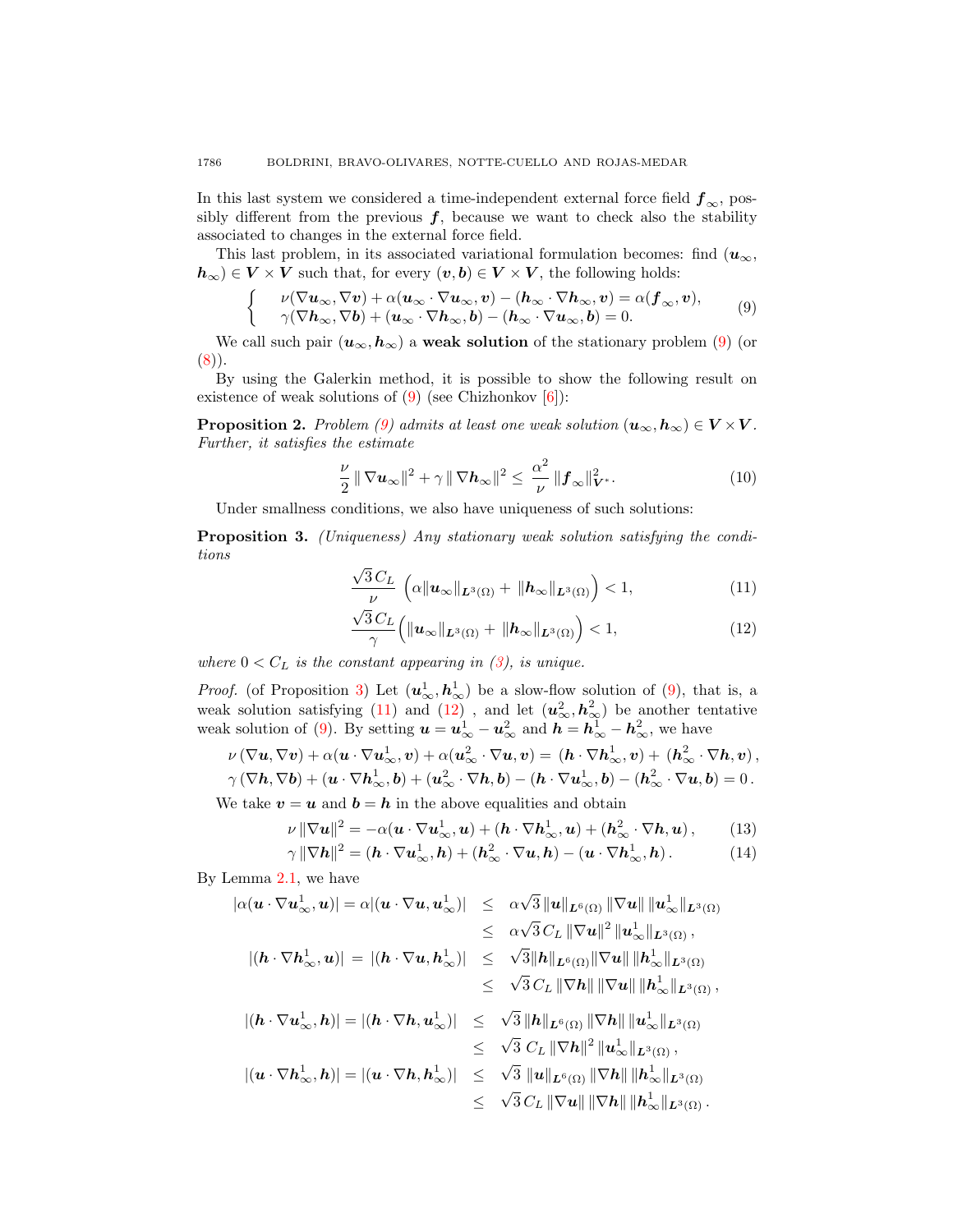By adding equalities [\(13\)](#page-3-3) and [\(14\)](#page-3-3), using Young's inequality, and the last estimates, we obtain

$$
\nu \|\nabla u\|^2 + \gamma \|\nabla h\|^2 \leq \sqrt{3} C_L \left( \alpha \|u^1_{\infty}\|_{L^3(\Omega)} + \|h^1_{\infty}\|_{L^3(\Omega)} \right) \|\nabla u\|^2
$$
  
 
$$
+ \sqrt{3} C_L \left( \|u^1_{\infty}\|_{L^3(\Omega)} + \|h^1_{\infty}\|_{L^3(\Omega)} \right) \|\nabla h\|^2,
$$

which, together with hypothesis [\(11\)](#page-3-2) and [\(12\)](#page-3-2), implies that  $\|\nabla u\| = 0$  and  $\|\nabla h\|$ 0. Since  $(u, h) \in V \times V$ , we obtain that  $u = 0$  and  $h = 0$ , i.e.,  $(u^1_{\infty}, h^1_{\infty}) =$  $(u_{\infty}^2, h_{\infty}^2)$  which completes the proof.

**Remark 1.** Since, by [\(10\)](#page-3-4),  $||u||_{L^3(\Omega)} \leq C||\nabla u||$  and  $||h||_{L^3(\Omega)} \leq C||\nabla h||$ , conditions [\(11\)](#page-3-2) and [\(12\)](#page-3-2) can be interpreted either as saying that  $\nu$ ,  $\gamma$  are suficiently large or that  $||f_\infty||_{V^*}$  is sufficiently small. In these cases, we say that the associated  $(u_\infty, h_\infty)$ is a stationary slow flow solution.

Next, we show that the regularity of the weak solutions of the boundary value problem [\(9\)](#page-3-0) correlates with that of  $f_{\infty}$ , i.e., the more regular  $f_{\infty}$  is, the more regular the indicated solutions will be. To this end, we note that, by putting the nonlinearities on the right-hand side of [\(9\)](#page-3-0), the stationary problem is equivalent to the following two coupled Stokes problems. The first Stokes problem is:

<span id="page-4-0"></span>
$$
\begin{cases}\n-\nu \Delta u_{\infty} + \nabla p_{\infty} = \alpha \mathbf{f}_{\infty} - \alpha u_{\infty} \cdot \nabla u_{\infty} + \mathbf{h}_{\infty} \cdot \nabla \mathbf{h}_{\infty} \equiv \mathcal{F} & \text{in } \Omega, \\
\text{div } \mathbf{u}_{\infty} = 0 & \text{in } \Omega, \\
\mathbf{u}_{\infty} = 0 & \text{on } \partial \Omega,\n\end{cases}
$$
\n(15)

where  $p_{\infty} = (p_{\infty}^* + \frac{\mu}{2}h_{\infty}^2)$ . The second Stokes problem is

<span id="page-4-2"></span>
$$
\begin{cases}\n-\gamma \Delta \mathbf{h}_{\infty} + \text{grad} \,\omega_{\infty} = -\mathbf{u}_{\infty} \cdot \nabla \mathbf{h}_{\infty} + \mathbf{h}_{\infty} \cdot \nabla \mathbf{u}_{\infty} \equiv \mathcal{G} & \text{in } \Omega, \\
\text{div } \mathbf{h}_{\infty} = 0 & \text{in } \Omega, \\
\mathbf{h}_{\infty} = 0 & \text{on } \partial \Omega.\n\end{cases}
$$
\n(16)

**Proposition 4.** Under the assumptions of Proposition [2](#page-3-5) and the condition  $f_{\infty} \in$  $\bm{L}^2(\Omega)$ , we have  $\bm{u}_{\infty}, \bm{h}_{\infty} \in \bm{H}^2(\Omega) \cap \bm{V}$ . Moreover, the following inequality holds:

<span id="page-4-3"></span>
$$
\|\mathbf{u}_{\infty}\|_{\mathbf{H}^2} + \|p_{\infty}\|_{H^1} + \|\mathbf{h}_{\infty}\|_{\mathbf{H}^2} + \|\omega_{\infty}\|_{H^1} \leq \Psi(\|\mathbf{f}_{\infty}\|),
$$
 (17)

where  $\Psi$  is a continuous and nondecreasing function of its argument such that  $\Psi(0) = 0.$ 

*Proof.* We begin by discussing the first problem [\(15\)](#page-4-0) in  $(\mathbf{u}_{\infty}, p_{\infty})$  with given  $\mathbf{h}_{\infty} \in$  $V$ . By using the  $L<sup>q</sup>$ -regularity properties of the Stokes problem given in Proposition [1,](#page-2-4) we conclude that

<span id="page-4-1"></span>
$$
\|\mathbf{u}_{\infty}\|_{\mathbf{W}^{2,q}(\Omega)} + \|p_{\infty}\|_{W^{1,q}(\Omega)} \le C \|\mathcal{F}\|_{\mathbf{L}^q}, \quad q > 1.
$$
 (18)

Fix  $q = 3/2$  and let us estimate the terms on the right-hand side F of [\(15\)](#page-4-0); by using the embedding  $H_0^1(\Omega) \hookrightarrow L^6(\Omega)$  and Holder's inequality, we have

$$
\int_{\Omega} |(u_{\infty} \cdot \nabla)u_{\infty}|^{3/2} \leq C \int_{\Omega} |u_{\infty}|^{3/2} |\nabla u_{\infty}|^{3/2} \leq C \Big( \int_{\Omega} |u_{\infty}|^{6} \Big)^{1/4} \Big( \int_{\Omega} |\nabla u_{\infty}|^{2} \Big)^{3/4} \leq C \Big( \int_{\Omega} |\nabla u_{\infty}|^{2} \Big)^{3/4} \Big( \int_{\Omega} |\nabla u_{\infty}|^{2} \Big)^{3/4},
$$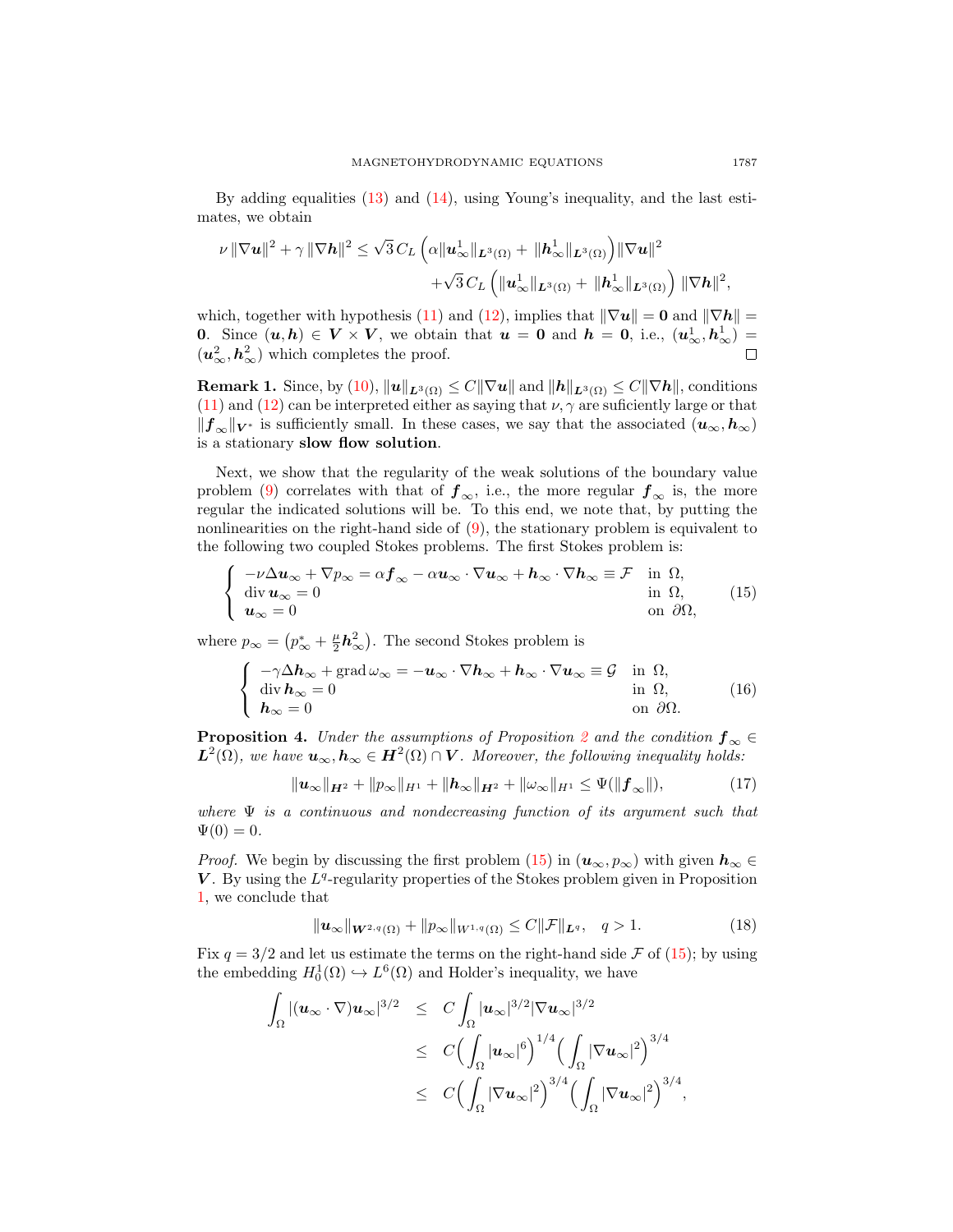hence

$$
\|(\boldsymbol{u}_{\infty}\cdot\nabla)\boldsymbol{u}_{\infty}\|_{\boldsymbol{L}^{3/2}(\Omega)} \leq C\|\nabla\boldsymbol{u}_{\infty}\|^2. \tag{19}
$$

Similarly,

$$
\|(\boldsymbol{h}_{\infty} \cdot \nabla)\boldsymbol{h}_{\infty}\|_{\boldsymbol{L}^{3/2}(\Omega)} \leq C \|\nabla \boldsymbol{h}_{\infty}\|^2. \tag{20}
$$

As  $f_{\infty} \in L^2(\Omega)$ , we have  $\alpha f_{\infty} - \alpha (u_{\infty} \cdot \nabla) u_{\infty} + (h_{\infty} \cdot \nabla) h_{\infty} \in L^{3/2}(\Omega)$ , so that  $\mathcal{F} \in L^{3/2}(\Omega)$ . By [\(18\)](#page-4-1), we conclude that  $u_{\infty} \in W^{2,3/2}(\Omega)$  and  $p_{\infty} \in W^{1,3/2}(\Omega)$ .

Next, we consider the problem [\(16\)](#page-4-2) and use the already known fact that  $u_{\infty} \in$  $W^{2,3/2}(\Omega)$ . Again by the regularity properties of the Stokes problem, we have

<span id="page-5-0"></span>
$$
\|\boldsymbol{h}_{\infty}\|_{\boldsymbol{W}^{2,q}(\Omega)} + \|\omega_{\infty}\|_{W^{1,q}(\Omega)} \le C \|\mathcal{G}\|_{\boldsymbol{L}^q(\Omega)}, \quad q > 1.
$$
 (21)

We must now estimate the terms on the right-hand side  $\mathcal G$  of [\(16\)](#page-4-2). We have:

$$
\int_{\Omega} |(u_{\infty} \cdot \nabla) \mathbf{h}_{\infty}|^{3/2} \leq C \int_{\Omega} |u_{\infty}|^{3/2} |\nabla \mathbf{h}_{\infty}|^{3/2} \n\leq C \Big( \int_{\Omega} |u_{\infty}|^{6} \Big)^{1/4} \Big( \int_{\Omega} |\nabla \mathbf{h}_{\infty}|^{2} \Big)^{3/4} \n\leq C \Big( \int_{\Omega} |\nabla u_{\infty}|^{2} \Big)^{3/4} \Big( \int_{\Omega} |\nabla \mathbf{h}_{\infty}|^{2} \Big)^{3/4},
$$

hence

$$
\|(\boldsymbol{u}_{\infty}\cdot\nabla)\boldsymbol{h}_{\infty}\|_{\boldsymbol{L}^{3/2}(\Omega)}\leq C\|\nabla\boldsymbol{u}_{\infty}\|^{3/2}\|\nabla\boldsymbol{h}_{\infty}\|^{3/2}.
$$

Similarly,

$$
\| (\boldsymbol{h}_{\infty}\cdot\nabla)\boldsymbol{u}_{\infty}\|_{\boldsymbol{L}^{3/2}(\Omega)}\leq C\|\nabla\boldsymbol{u}_{\infty}\|^{3/2}\|\nabla\boldsymbol{h}_{\infty}\|^{3/2}.
$$

Consequently,  $\mathcal{G} \in L^{3/2}(\Omega)$ , and so  $h_{\infty} \in W^{2,3/2}(\Omega)$  and  $\omega_{\infty} \in W^{1,3/2}(\Omega)$ . Now, since  $W^{2,3/2}(\Omega) \hookrightarrow W^{1,3}(\Omega) \hookrightarrow L^6(\Omega)$ , we obtain

$$
\|(\boldsymbol{u}_{\infty}\cdot\nabla)\boldsymbol{u}_{\infty}\|\leq C\|\boldsymbol{u}_{\infty}\|_{\boldsymbol{L}^{6}(\Omega)}\|\nabla\boldsymbol{u}_{\infty}\|_{\boldsymbol{L}^{3}(\Omega)}\leq C\|\boldsymbol{u}_{\infty}\|_{\boldsymbol{H}^{1}(\Omega)}\|\boldsymbol{u}_{\infty}\|_{\boldsymbol{W}^{2,3/2}(\Omega)}
$$

and

$$
\|(h_\infty\cdot\nabla)h_\infty\|\leq C\|h_\infty\|_{L^6(\Omega)}\|\nabla h_\infty\|_{L^3(\Omega)}\leq C\|h_\infty\|_{H^1}\|h_\infty\|_{W^{2,3/2}(\Omega)}.
$$

Using the above and noting that  $\alpha f_{\infty} \in L^2(\Omega)$ , we obtain  $\mathcal{F} \in L^2(\Omega)$ . Thus, [\(18\)](#page-4-1) with  $q = 2$  yields  $u_{\infty} \in H^2(\Omega)$  and  $p_{\infty} \in H^1(\Omega)$ .

We conclude that

$$
\|(\boldsymbol{u}_{\infty}\cdot\nabla)\boldsymbol{h}_{\infty}\|\leq C\|\boldsymbol{u}_{\infty}\|_{\boldsymbol{L}^{\infty}(\Omega)}\|\nabla\boldsymbol{h}_{\infty}\|\leq C\|\boldsymbol{u}_{\infty}\|_{\boldsymbol{H}^{2}(\Omega)}\|\nabla\boldsymbol{h}_{\infty}\|
$$

and

$$
\| (h_\infty \cdot \nabla) \mathbf{u}_\infty \| \leq C \| h_\infty \|_{L^6(\Omega)} \| \nabla \mathbf{u}_\infty \|_{L^3(\Omega)} \leq C \| \mathbf{u}_\infty \|_{H^2(\Omega)} \| \nabla h_\infty \|
$$

Consequently,  $\mathcal{G} \in L^2(\Omega)$ . Thus, from [\(21\)](#page-5-0) with  $q = 2$ , we obtain  $h_{\infty} \in H^2(\Omega)$ and  $\omega_{\infty} \in H^1(\Omega)$ .

By following the previous estimates and using Proposition [2,](#page-3-5) we obtain [\(17\)](#page-4-3),  $\Box$ which completes the proof.

In the remainder of this work,  $(u_{\infty}, h_{\infty})$  will denote a stationary slow-flow solution of the type discussed in this Section, i.e.,  $(u_{\infty}, h_{\infty})$  satisfies the conclusions of Proposition [2](#page-3-5) and [3.](#page-3-1)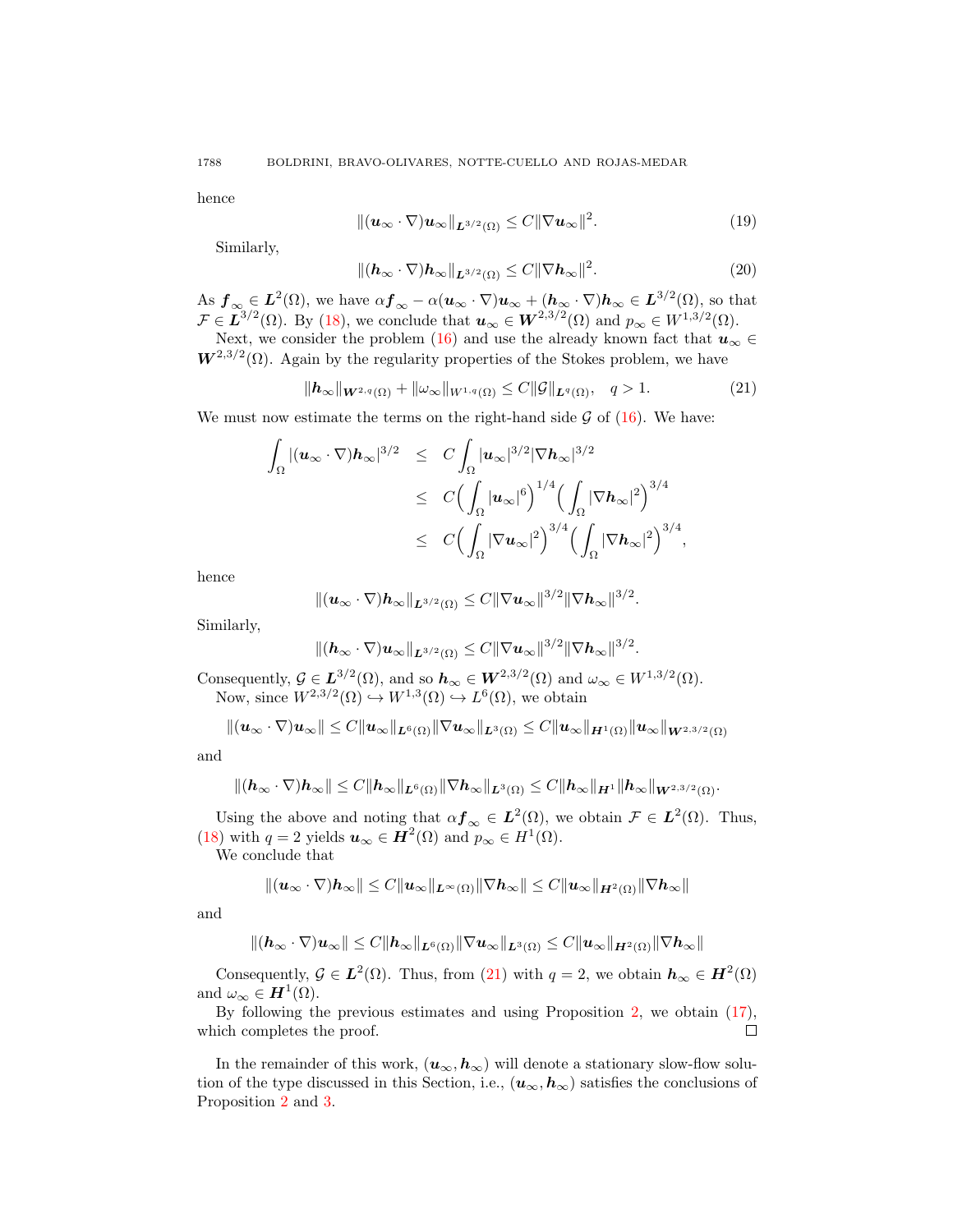# 3.  $L^2$ -stability.

**Definition 3.1.** For any given  $u_0, h_0 \in H$  and  $f \in L^{\infty}(0, \infty, V^*)$ , we say that a pair  $(u, h)$  is a weak solution of [\(1\)](#page-0-0)-[\(2\)](#page-0-1) if  $u, h \in L^{\infty}(0, \infty, H) \cap L^{2}_{loc}(0, \infty, V)$  and [\(7\)](#page-2-5) holds.

<span id="page-6-5"></span>**Proposition 5.** Let  $f \in L^{\infty}(0, \infty; V^*)$ ,  $f_{\infty} \in V^*$  and let  $(u, h)$  be a weak solution of  $(1)-(2)$  $(1)-(2)$  $(1)-(2)$  such that

$$
\boldsymbol{u}_t, \boldsymbol{h}_t \in L^2(0, T; \boldsymbol{V}^*) \text{ for all } T > 0,\tag{22}
$$

Further, we assume that  $(\mathbf{u}_{\infty}, \mathbf{h}_{\infty})$  is a weak slow-flow solution of [\(9\)](#page-3-0), i.e., [\(11\)](#page-3-2) and [\(12\)](#page-3-2) hold. Then there exists a positive constant  $\beta_0 > 0$  such that, for every  $\beta \in (0, \beta_0]$ , we have

<span id="page-6-4"></span>
$$
\alpha \|\mathbf{u}(t) - \mathbf{u}_{\infty}\|^2 + \|\mathbf{h}(t) - \mathbf{h}_{\infty}\|^2
$$
  
\n
$$
\leq e^{-2\beta t} (\alpha \|\mathbf{u}_0 - \mathbf{u}_{\infty}\|^2 + \|\mathbf{h}_0 - \mathbf{h}_{\infty}\|^2) + 2\alpha^2 e^{-2\beta t} \int_0^t e^{2\beta s} \|\mathbf{f}(s) - \mathbf{f}_{\infty}\|_{\mathbf{V}^*}^2 ds
$$
\n(23)

Proof. Let

$$
w = u - u_{\infty}, \quad \text{and} \quad z = h - h_{\infty}.
$$
 (24)

Then

<span id="page-6-0"></span>
$$
\alpha(\boldsymbol{w}_t, \boldsymbol{v}) + \nu(A\boldsymbol{w}, \boldsymbol{v}) = -\alpha(\boldsymbol{w} \cdot \nabla \boldsymbol{u}, \boldsymbol{v}) - \alpha(\boldsymbol{u}_{\infty} \cdot \nabla \boldsymbol{w}, \boldsymbol{v}) \n+ (\boldsymbol{z} \cdot \nabla \boldsymbol{h}, \boldsymbol{v}) + (\boldsymbol{h}_{\infty} \cdot \nabla \boldsymbol{z}, \boldsymbol{v}) + (\alpha(\boldsymbol{f} - \boldsymbol{f}_{\infty}), \boldsymbol{v}), (25) \n(\boldsymbol{z}_t, \boldsymbol{b}) + \gamma(A\boldsymbol{z}, \boldsymbol{b}) = -(\boldsymbol{w} \cdot \nabla \boldsymbol{h}, \boldsymbol{b}) - (\boldsymbol{u}_{\infty} \cdot \nabla \boldsymbol{z}, \boldsymbol{b}) \n+ (\boldsymbol{z} \cdot \nabla \boldsymbol{u}, \boldsymbol{b}) + (\boldsymbol{h}_{\infty} \cdot \nabla \boldsymbol{w}, \boldsymbol{b}).
$$
\n(26)

By taking  $v = w$  in [\(25\)](#page-6-0), we obtain

<span id="page-6-1"></span>
$$
\frac{\alpha}{2} \frac{d}{dt} ||\mathbf{w}||^2 + \nu ||\nabla \mathbf{w}||^2 = -\alpha (\mathbf{w} \cdot \nabla \mathbf{u}, \mathbf{w}) + (\mathbf{z} \cdot \nabla \mathbf{h}, \mathbf{w}) + (\mathbf{h}_{\infty} \cdot \nabla \mathbf{z}, \mathbf{w}) + (\alpha (\mathbf{f} - \mathbf{f}_{\infty}), \mathbf{w}).
$$
\n(27)

On the other hand, taking  $\mathbf{b} = \mathbf{z}$  in [\(26\)](#page-6-0), we obtain

<span id="page-6-2"></span>
$$
\frac{1}{2}\frac{d}{dt}\|z\|^2 + \gamma\|\nabla z\|^2 = -(\boldsymbol{w}\cdot\nabla\boldsymbol{h},z) + (\boldsymbol{z}\cdot\nabla\boldsymbol{u},z) + (\boldsymbol{h}_{\infty}\cdot\nabla\boldsymbol{w},z). \tag{28}
$$

To estimate the terms on the right-hand side of the above expressions, we first note that

 $(w \cdot \nabla u, w) = -(w \cdot \nabla w, u) = -(w \cdot \nabla w, w) - (w \cdot \nabla w, u_{\infty}) = -(w \cdot \nabla w, u_{\infty}).$ Similarly,

$$
(z \cdot \nabla h, w) = -(z \cdot \nabla w, h) = -(z \cdot \nabla w, z) - (z \cdot \nabla w, h_{\infty}),
$$

$$
-(w \cdot \nabla h, z) = (w \cdot \nabla z, h) = (w \cdot \nabla z, z) + (w \cdot \nabla z, h_{\infty}) = (w \cdot \nabla z, h_{\infty}),
$$

$$
(z \cdot \nabla u, z) = -(z \cdot \nabla z, u) = -(z \cdot \nabla z, w) - (z \cdot \nabla z, u_{\infty}).
$$

The above equalities together with  $(27)$  and  $(28)$  imply the following differential identity

<span id="page-6-3"></span>
$$
\frac{1}{2}\frac{d}{dt}(\alpha||\mathbf{w}||^2 + ||\mathbf{z}||^2) + \nu||\nabla \mathbf{w}||^2 + \gamma||\nabla \mathbf{z}||^2 = \alpha(\mathbf{w} \cdot \nabla \mathbf{w}, \mathbf{u}_{\infty}) - (\mathbf{z} \cdot \nabla \mathbf{w}, \mathbf{h}_{\infty}) + (\mathbf{w} \cdot \nabla \mathbf{z}, \mathbf{h}_{\infty}) - (\mathbf{z} \cdot \nabla \mathbf{z}, \mathbf{u}_{\infty}) + (\alpha(\mathbf{f} - \mathbf{f}_{\infty}), \mathbf{w}).
$$
\n(29)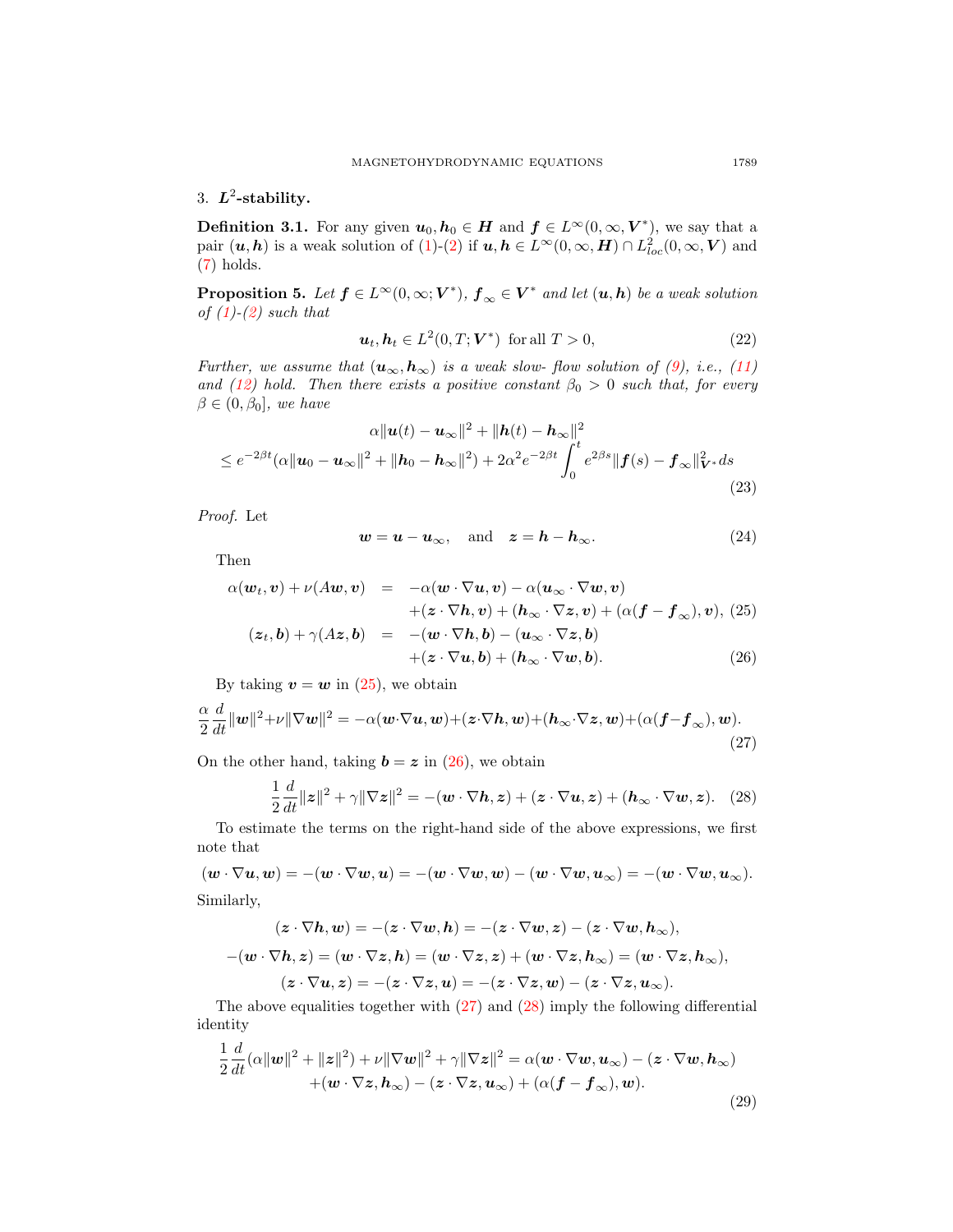The terms on the right-hand side of [\(29\)](#page-6-3) can be estimated as follows. From Lemma [2.1](#page-2-3) and the Young inequality, we have

 $|-(\boldsymbol{w}\cdot\nabla \boldsymbol{w},\boldsymbol{u}_{\infty})|\;\;\leq\;\;\sqrt{3}\|\boldsymbol{w}\|_{\boldsymbol{L}^{6}(\Omega)}\|\nabla \boldsymbol{w}\|\|\boldsymbol{u}_{\infty}\|_{\boldsymbol{L}^{3}(\Omega)}\leq$ √  $\overline{3}C_{L}\|\nabla\bm{w}\|^{2}\|\bm{u}_{\infty}\|_{\bm{L}^{3}(\Omega)}.$ Similarly,

$$
|-(z\cdot \nabla z, u_{\infty})|\leq \sqrt{3}C_L\|\nabla z\|^2\|u_{\infty}\|_{L^3(\Omega)},
$$
  

$$
|-(z\cdot \nabla w, h_{\infty})|\leq \sqrt{3}C_L\|\nabla w\|\|\nabla z\|\|h_{\infty}\|_{L^3(\Omega)},
$$
  

$$
|(\mathbf{w}\cdot \nabla z, h_{\infty})|\leq \sqrt{3}C_L\|\nabla w\|\|\nabla z\|\|h_{\infty}\|_{L^3(\Omega)}.
$$

Using the above in equality  $(29)$ , we obtain

<span id="page-7-0"></span>
$$
\frac{1}{2} \frac{d}{dt} (\alpha ||\mathbf{w}||^{2} + ||\mathbf{z}||^{2}) + \nu ||\nabla \mathbf{w}||^{2} + \gamma ||\nabla \mathbf{z}||^{2} \n\leq \sqrt{3} C_{L} \alpha ||\nabla \mathbf{w}||^{2} ||\mathbf{u}_{\infty}||_{\mathbf{L}^{3}(\Omega)} + \sqrt{3} C_{L} ||\nabla \mathbf{z}||^{2} ||\mathbf{u}_{\infty}||_{\mathbf{L}^{3}(\Omega)} \n+2\sqrt{3} C_{L} ||\nabla \mathbf{w}|| ||\nabla \mathbf{z}|| ||\mathbf{h}_{\infty}||_{\mathbf{L}^{3}(\Omega)} + \alpha^{2} ||\mathbf{f} - \mathbf{f}_{\infty}||_{\mathbf{V}^{*}}^{2} \n\leq \sqrt{3} C_{L} {\alpha ||\mathbf{u}_{\infty}||_{\mathbf{L}^{3}(\Omega)} + ||\mathbf{h}_{\infty}||_{\mathbf{L}^{3}(\Omega)}} ||\nabla \mathbf{w}||^{2} \n+ \sqrt{3} C_{L} {||\mathbf{u}_{\infty}||_{\mathbf{L}^{3}(\Omega)} + ||\mathbf{h}_{\infty}||_{\mathbf{L}^{3}(\Omega)}} ||\nabla \mathbf{z}||^{2} + \alpha^{2} ||\mathbf{f} - \mathbf{f}_{\infty}||_{\mathbf{V}^{*}}^{2}.
$$
\n(30)

Now we observe that  $(11)$  and  $(12)$  imply that

<span id="page-7-1"></span>
$$
\bar{\nu} = \nu - \sqrt{3}C_L \{\alpha \|\boldsymbol{u}_{\infty}\|_{\boldsymbol{L}^3(\Omega)} + \|\boldsymbol{h}_{\infty}\|_{\boldsymbol{L}^3(\Omega)}\} > 0,
$$
  

$$
\bar{\gamma} = \gamma - \sqrt{3}C_L \{\|\boldsymbol{u}_{\infty}\|_{\boldsymbol{L}^3(\Omega)} + \|\boldsymbol{h}_{\infty}\|_{\boldsymbol{L}^3(\Omega)}\} > 0.
$$

Therefore, by [\(30\)](#page-7-0), we have

$$
\frac{1}{2}\frac{d}{dt}\{\alpha\|\mathbf{w}\|^2 + \|\mathbf{z}\|^2\} + \frac{\bar{\nu}}{\alpha}\alpha\|\nabla\mathbf{w}\|^2 + \bar{\gamma}\|\nabla\mathbf{z}\|^2 \leq \alpha^2\|\mathbf{f} - \mathbf{f}_\infty\|^2_{\mathbf{V}^*}.\tag{31}
$$

Now, using the embedding  $\mathbf{H}_0^1(\Omega) \hookrightarrow \mathbf{L}^2(\Omega)$ , we have

$$
\frac{1}{2}\frac{d}{dt}\{\alpha\|\mathbf{w}\|^2 + \|\mathbf{z}\|^2\} + \beta\{\alpha\|\mathbf{w}\|^2 + \|\mathbf{z}\|^2\} \leq \alpha^2\|\mathbf{f} - \mathbf{f}_{\infty}\|_{\mathbf{V}^*}^2,
$$

for every  $\beta \in (0, \beta_0]$ , where

<span id="page-7-3"></span>
$$
\beta_0 = \min\{\bar{\nu}/\alpha, \bar{\gamma}\} C_{e1},\tag{32}
$$

with  $C_{e1}$  equal to the embedding constant of  $\mathbf{H}_0^1(\Omega) \hookrightarrow \mathbf{L}^2(\Omega)$ . By integrating this inequality, we obtain the desired decay property [\(23\)](#page-6-4).  $\Box$ 

In the next section we will also need the following estimate.

**Proposition 6.** Let  $(u, h)$ ,  $(u_{\infty}, h_{\infty})$  and  $\beta > 0$  be as in Proposition [5.](#page-6-5) Then,

<span id="page-7-2"></span>
$$
2\bar{\nu}e^{-\beta t}\int_0^t e^{\beta s} \|\nabla \boldsymbol{u}(s) - \nabla \boldsymbol{u}_{\infty}\|^2 ds + 2\bar{\gamma}e^{-\beta t}\int_0^t e^{\beta s} \|\nabla \boldsymbol{h}(s) - \nabla \boldsymbol{h}_{\infty}\|^2 ds
$$
  
 
$$
\leq 2e^{-\beta t}(\alpha \|\boldsymbol{w}_0\|^2 + \|z_0\|^2) + 4\alpha^2 e^{-\beta t}\int_0^t e^{\beta s} \|\boldsymbol{f}(s) - \boldsymbol{f}_{\infty}\|_{\boldsymbol{V}^*}^2 ds
$$
 (33)

*Proof.* Multiplying inequality [\(31\)](#page-7-1) by  $e^{\beta t}$  yields

$$
\frac{d}{dt}e^{\beta t}\{\alpha\|\mathbf{w}\|^2 + \|\mathbf{z}\|^2\} + 2e^{\beta t}\bar{\nu}\|\nabla\mathbf{w}\|^2 + 2e^{\beta t}\bar{\gamma}\|\nabla\mathbf{z}\|^2
$$
  

$$
\leq \beta e^{\beta t}\{\alpha\|\mathbf{w}\|^2 + \|\mathbf{z}\|^2\} + 2\alpha^2 e^{\beta t}\|\mathbf{f} - \mathbf{f}_{\infty}\|^2_{\mathbf{V}^*}.
$$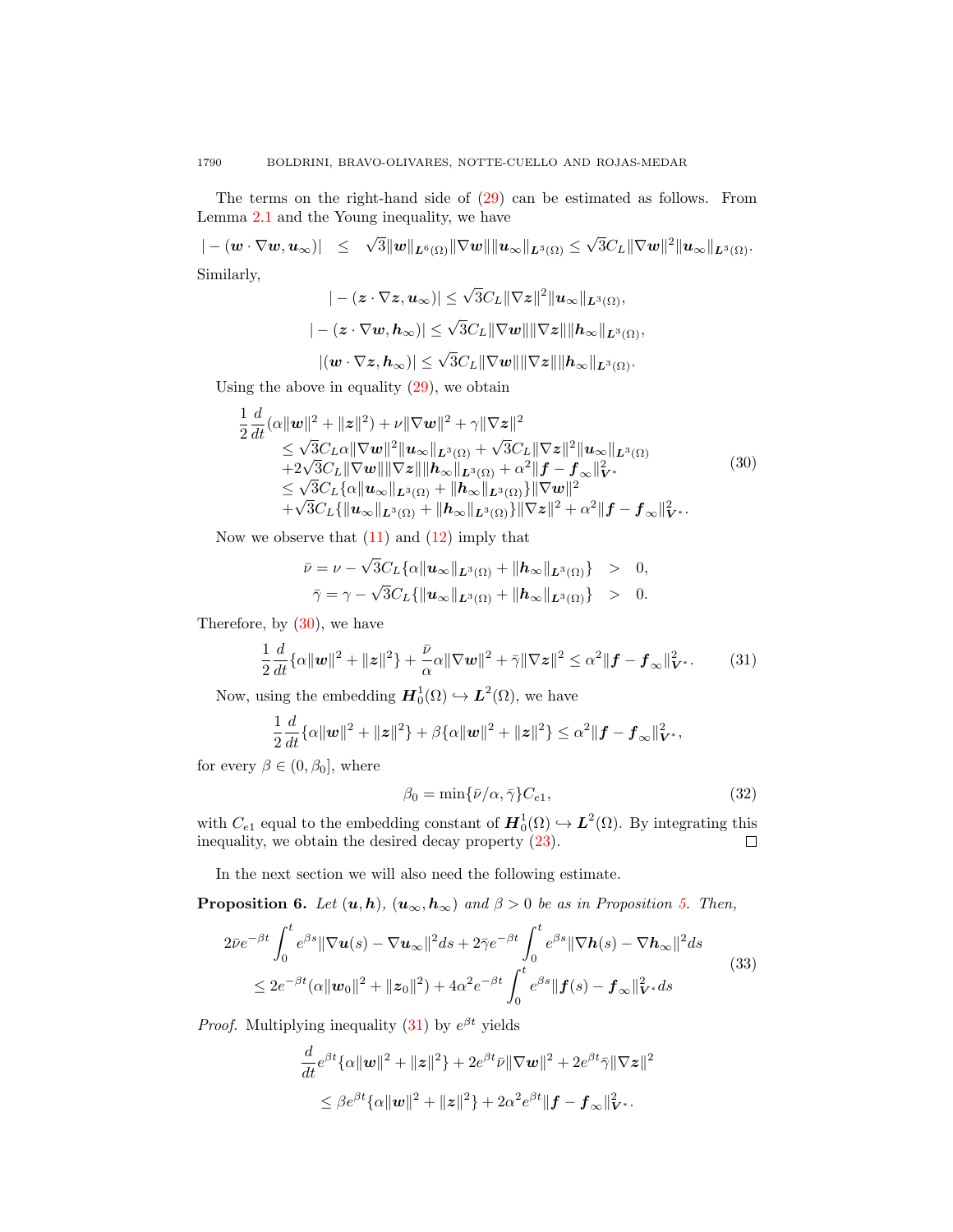Now, integrating this last inequality from 0 to t and then multiplying by  $e^{-\beta t}$ , we obtain

$$
2\bar{\nu}e^{-\beta t}\int_{0}^{t}e^{\beta s}\|\nabla w(s)\|^{2}ds + 2\bar{\gamma}e^{-\beta t}\int_{0}^{t}e^{\beta s}\|\nabla z(s)\|^{2}ds
$$
  
\n
$$
\leq e^{-\beta t}(\alpha\|w_{0}\|^{2} + \|z_{0}\|^{2}) + \beta e^{-\beta t}\int_{0}^{t}e^{\beta s}\{\alpha\|w(s)\|^{2} + \|z(s)\|^{2}\}ds
$$
  
\n
$$
+2\alpha^{2}e^{-\beta t}\int_{0}^{t}e^{\beta s}\|f(s) - f_{\infty}\|_{V^{*}}^{2}ds
$$
  
\n
$$
\leq e^{-\beta t}(2 - e^{-\beta t})(\alpha\|w_{0}\|^{2} + \|z_{0}\|^{2})
$$
  
\n
$$
+2\alpha^{2}\beta e^{-\beta t}\int_{0}^{t}e^{-2\beta s}\int_{0}^{s}e^{2\beta s_{1}}\|f(s_{1}) - f_{\infty}\|_{V^{*}}^{2}ds_{1}ds
$$
  
\n
$$
+2\alpha^{2}e^{-\beta t}\int_{0}^{t}e^{\beta s}\|f(s) - f_{\infty}\|_{V^{*}}^{2}ds
$$
  
\n
$$
\leq e^{-\beta t}(2 - e^{-\beta t})(\alpha\|w_{0}\|^{2} + \|z_{0}\|^{2}) + 4\alpha^{2}e^{-\beta t}\int_{0}^{t}e^{\beta s}\|f(s) - f_{\infty}\|_{V^{*}}^{2}ds
$$
  
\n
$$
-2\alpha^{2}e^{-2\beta t}\int_{0}^{t}e^{2\beta s}\|f(s) - f_{\infty}\|_{V^{*}}^{2}ds,
$$

Using [\(23\)](#page-6-4) and Fubini's theorem, the above yields

$$
2\bar{\nu}e^{-\beta t}\int_{0}^{t} e^{\beta s} \|\nabla w(s)\|^{2} ds + 2\bar{\gamma}e^{-\beta t}\int_{0}^{t} e^{\beta s} \|\nabla z(s)\|^{2} ds
$$
  
\n
$$
\leq e^{-\beta t} (\alpha \|\boldsymbol{w}_{0}\|^{2} + \|\boldsymbol{z}_{0}\|^{2}) + \beta e^{-\beta t}\int_{0}^{t} e^{\beta s} \{\alpha \|\boldsymbol{w}(s)\|^{2} + \|\boldsymbol{z}(s)\|^{2} \} ds
$$
  
\n
$$
+2\alpha^{2}e^{-\beta t}\int_{0}^{t} e^{\beta s} \|\boldsymbol{f}(s) - \boldsymbol{f}_{\infty}\|_{\mathbf{Y}^{*}}^{2} ds
$$
  
\n
$$
\leq e^{-\beta t}(2 - e^{-\beta t})(\alpha \|\boldsymbol{w}_{0}\|^{2} + \|\boldsymbol{z}_{0}\|^{2})
$$
  
\n
$$
+2\alpha^{2} \beta e^{-\beta t}\int_{0}^{t} e^{-2\beta s}\int_{0}^{s} e^{2\beta s_{1}} \|\boldsymbol{f}(s_{1}) - \boldsymbol{f}_{\infty}\|_{\mathbf{Y}^{*}}^{2} ds_{1} ds
$$
  
\n
$$
+2\alpha^{2}e^{-\beta t}\int_{0}^{t} e^{\beta s} \|\boldsymbol{f}(s) - \boldsymbol{f}_{\infty}\|_{\mathbf{Y}^{*}}^{2} ds
$$
  
\n
$$
\leq e^{-\beta t}(2 - e^{-\beta t})(\alpha \|\boldsymbol{w}_{0}\|^{2} + \|\boldsymbol{z}_{0}\|^{2}) + 4\alpha^{2}e^{-\beta t}\int_{0}^{t} e^{\beta s} \|\boldsymbol{f}(s) - \boldsymbol{f}_{\infty}\|_{\mathbf{Y}^{*}}^{2} ds
$$
  
\n
$$
-2\alpha^{2}e^{-2\beta t}\int_{0}^{t} e^{2\beta s} \|\boldsymbol{f}(s) - \boldsymbol{f}_{\infty}\|_{\mathbf{Y}^{*}}^{2} ds
$$

whence estimate  $(33)$  follows.

We can now prove the following stability result.

<span id="page-8-0"></span>**Theorem 3.2.** ( $L^2$ -stability) Assume the hypotheses of Proposition [5](#page-6-5) and also that  $\lim_{t\to\infty} ||f(t) - f_{\infty}||_{V^*} = 0$ . Then  $||u(t) - u_{\infty}|| \to 0$  and  $||h(t) - h_{\infty}|| \to 0$  as  $t\rightarrow +\infty.$ 

*Proof.* We must show that  $\lim_{t\to+\infty} \alpha ||u(t) - u_{\infty}||^2 + ||h(t) - h_{\infty}||^2 = 0$ , that is, given any  $\epsilon > 0$  (< 1, without loss of generality), there exists a  $T_{\epsilon}$  such that  $\alpha \|\boldsymbol{u}(t)-\boldsymbol{u}_{\infty}\|^2 + \|\boldsymbol{h}(t)-\boldsymbol{h}_{\infty}\|^2 < \epsilon \text{ for } t > T_{\epsilon}.$ 

To find a  $T_{\epsilon}$ , let us start by considering  $\delta > 0$  (which will be chosen later in function of  $\epsilon$ ). Since  $\lim_{t\to\infty} ||f(t) - f_{\infty}||_{V^*} = 0$ , we can choose a  $T_\delta$  such that  $|| f(t) - f_{\infty} ||_{V^*} < \delta$  for  $t > T_{\delta}$ . Also note that  $|| f(t) - f_{\infty} ||_{V^*} \le ||f||_{L^{\infty}(0,\infty;V^*)} +$  $||f_\infty||_{V^*}$  for all t.

 $\Box$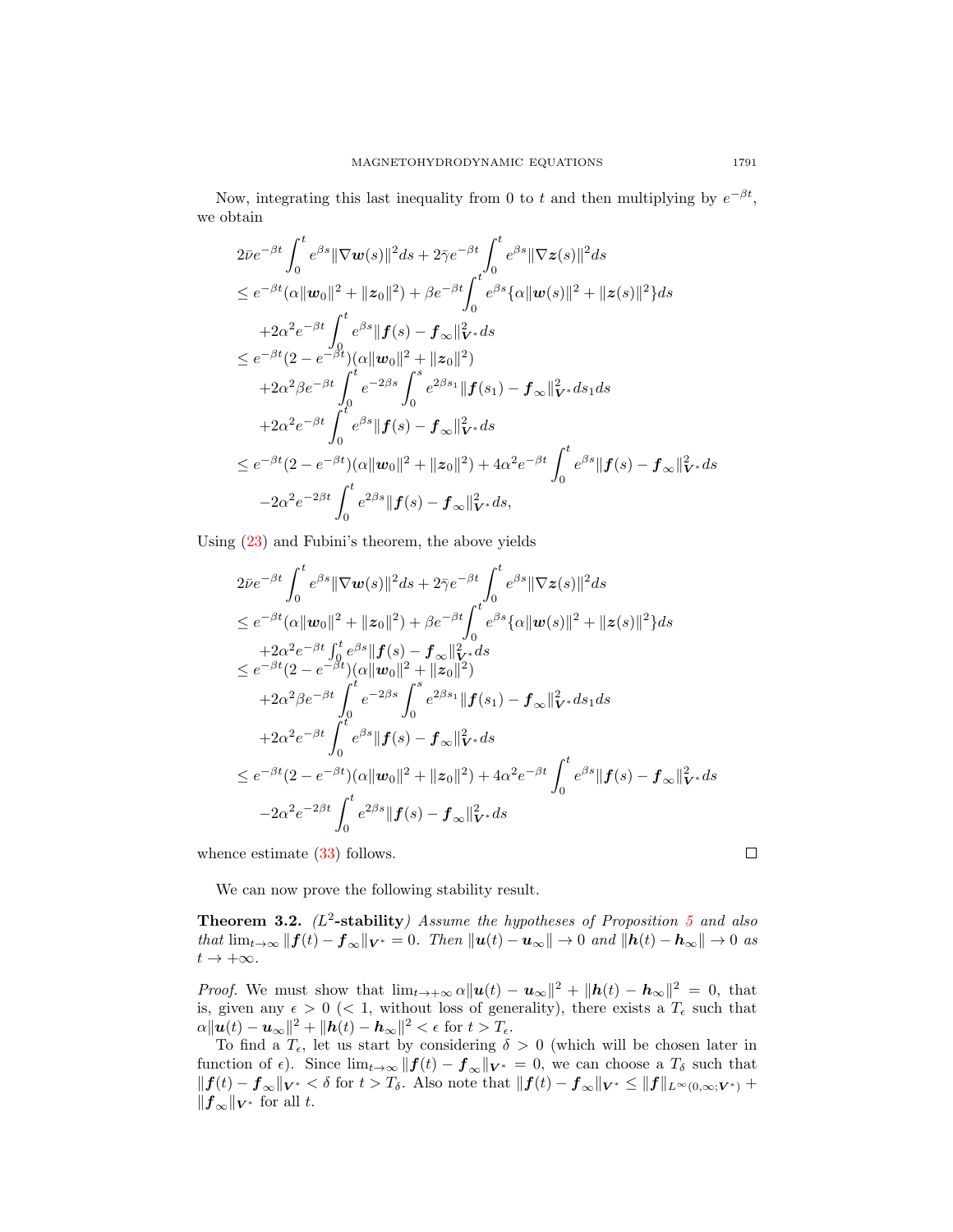Now, by [\(23\)](#page-6-4) with a fixed  $\beta \in (0, \beta_0]$ , we have

$$
\alpha ||\boldsymbol{u}(t) - \boldsymbol{u}_{\infty}||^{2} + ||h(t) - h_{\infty}||^{2}
$$
\n
$$
\leq e^{-2\beta t} (\alpha ||\boldsymbol{u}_{0} - \boldsymbol{u}_{\infty}||^{2} + ||h_{0} - h_{\infty}||^{2}) + 2\alpha^{2} e^{-2\beta t} \int_{0}^{t} e^{2\beta s} ||\boldsymbol{f}(s) - \boldsymbol{f}_{\infty}||_{\boldsymbol{V}^{*}}^{2} ds
$$
\n
$$
\leq e^{-2\beta t} (\alpha ||\boldsymbol{u}_{0} - \boldsymbol{u}_{\infty}||^{2} + ||h_{0} - h_{\infty}||^{2})
$$
\n
$$
+ 2\alpha^{2} e^{-2\beta t} \int_{0}^{T_{\delta}} e^{2\beta s} (||\boldsymbol{f}||_{L^{\infty}(0,\infty;\boldsymbol{V}^{*})} + ||\boldsymbol{f}_{\infty}||_{\boldsymbol{V}^{*}})^{2} ds + 2\alpha^{2} e^{-2\beta t} \int_{T_{\delta}}^{t} e^{2\beta s} \delta^{2}(s) ds
$$
\n
$$
\leq e^{-2\beta t} (\alpha ||\boldsymbol{u}_{0} - \boldsymbol{u}_{\infty}||^{2} + ||h_{0} - h_{\infty}||^{2})
$$
\n
$$
+ e^{-2\beta (t - T_{\delta})} \alpha^{2} \frac{(||\boldsymbol{f}||_{L^{\infty}(0,\infty;\boldsymbol{V}^{*})} + ||\boldsymbol{f}_{\infty}||_{\boldsymbol{V}^{*}})^{2}}{\beta} + \frac{\delta^{2}}{\beta} \alpha^{2}
$$

We now choose  $\delta$  so that  $\delta^2 \alpha^2/\beta < \epsilon/3$ , i.e.,  $\delta < (\beta \epsilon/(3\alpha^2))^{1/2}$ , which yields the corresponding  $T_{\delta}$ . Then, from the last estimate we see that it suffices to choose  $T_{\epsilon}$ sufficiently large so that, for  $t > T_{\epsilon}$ , we have

$$
e^{-2\beta t}(\alpha \|\mathbf{u}_0 - \mathbf{u}_\infty\|^2 + \|\mathbf{h}_0 - \mathbf{h}_\infty\|^2) < \epsilon/3 \quad \text{and}
$$
\n
$$
e^{-2\beta (t - T_\delta)} \alpha^2 \frac{(\|\mathbf{f}\|_{L^\infty(0, \infty; \mathbf{V}^*)} + \|\mathbf{f}_\infty\|_{\mathbf{V}^*})^2}{\beta} < \epsilon/3.
$$

These conditions are satisfied with

$$
T_{\epsilon} > \max\{T_{\delta}, \frac{1}{2\beta}\ln\frac{3(\alpha\|\boldsymbol{u}_0 - \boldsymbol{u}_{\infty}\|^2 + \|\boldsymbol{h}_0 - \boldsymbol{h}_{\infty}\|^2)}{\epsilon},
$$
  

$$
T_{\delta} + \frac{1}{2\beta}\ln\frac{3\alpha^2(\|\boldsymbol{f}\|_{L^{\infty}(0,\infty;\boldsymbol{V^*})} + \|\boldsymbol{f}_{\infty}\|_{\boldsymbol{V^*}})^2}{\beta\epsilon} \}
$$

 $\Box$ 

Thus,  $\alpha ||u(t) - u_{\infty}||^2 + ||h(t) - h_{\infty}||^2 < \epsilon$ , which completes the proof.

**Remark 2.** When  $n = 2$ , there exists a unique global weak solution  $(u, h)$  of  $(7)$ satisfying the initial condition  $(u_0, h_0) \in H \times H$ . Moreover, it is not difficult to check that  $u_t, h_t \in L^2(0,T; V^*)$  (see [\[17\]](#page-17-7)). Thus the estimates stated in Proposition [5](#page-6-5) and therefore the conclusions of Theorem [3.2,](#page-8-0) hold. In particular, the above implies that any stationary slow-flow solution is weakly asymptotically stable.

When  $n=3$  and  $u, h \in L^{s}(0,T; L^{r}(\Omega))$  with  $2/s+3/r \leq 1$  and  $r > 3$ , it can be shown that the solution satisfies  $u_t, h_t \in L^2(0,T;V^*)$  and is, furthermore, unique (see [\[7\]](#page-17-6)). In this setting, the estimates stated in Proposition [5](#page-6-5) and therefore the conclusions of Theorem [3.2](#page-8-0) hold. Moreover, as before, any stationary slow-flow solution is weakly asymptotically stable.

The following is an immediate corollary of the theorem

**Corollary 1.** If we set  $f(t) = f_{\infty}$  in the Theorem [3.2,](#page-8-0) then the convergence rate there is exponential in the  $L^2$ -norm.

# 4.  $H^1$ -stability.

**Definition 4.1.** Let  $u_0, h_0 \in V$  and let  $f \in L^{\infty}([0, \infty); L^2(\Omega))$ . By a strong solution of problem  $(1)$  we mean a pair of vector-valued functions  $u, h$  such that  $u, h \in L^{\infty}(0, \infty; V) \cap L^{2}_{loc}(0, \infty; \mathbf{H}^{2}(\Omega) \cap V)$  which satisfy [\(1\)](#page-0-0).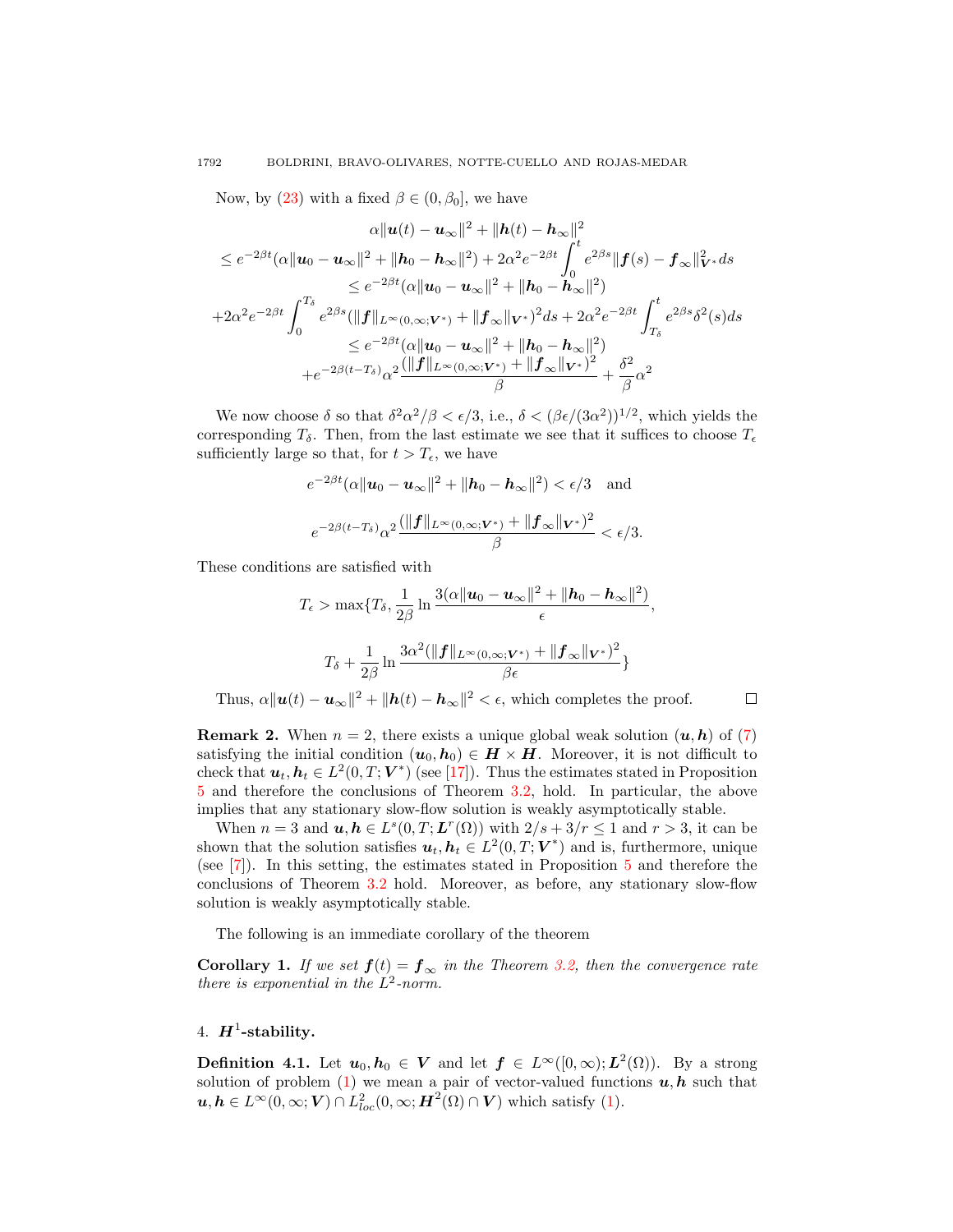The following conditions on the initial data will remain in force throughout this section:

<span id="page-10-0"></span>
$$
\begin{cases}\n\mathbf{u}_0, \mathbf{h}_0 \in \mathbf{V} \\
\mathbf{f}_{\infty} \in \mathbf{L}^2(\Omega), \ \mathbf{f} \in L^{\infty}([0, \infty); \mathbf{L}^2(\Omega)) \\
\|\nabla \mathbf{u}_0\| + \|\nabla \mathbf{h}_0\| + \sup_{t \ge 0} \|\mathbf{f}(t)\| \le M_1.\n\end{cases}
$$
\n(34)

Under assumptions [\(34\)](#page-10-0), the existence and uniqueness of a local solution was established in [\[4\]](#page-17-16), as follows:

<span id="page-10-1"></span>**Theorem 4.2.** The conditions [\(34\)](#page-10-0) imply the existence of a positive constant  $T >$ 0 and functions  $u, h \in C([0,T); V)$  and  $p, \omega \in L^2(0,T; H^1(\Omega) \backslash \mathbb{R})$  which are the unique strong solution of  $(1)-(2)$  $(1)-(2)$  $(1)-(2)$ .

The following global existence theorem was proved in [\[18\]](#page-17-8):

<span id="page-10-2"></span>**Theorem 4.3.** Assume that  $n = 2$  or that  $n = 3$  and the constant  $M_1$  in [\(34\)](#page-10-0) is appropriately small. Then the solution in Theorem [4.2](#page-10-1) exists for every  $t \geq 0$  and it satisfies

$$
\sup_{t\geq 0} \{\|\nabla \boldsymbol{u}(t)\|, \|\nabla \boldsymbol{h}(t)\|\} < \infty.
$$

As in the case of the standard Navier-Stokes equations, it is unknown whether or not the conclusion of Theorem [4.3](#page-10-2) holds in general for large data in three dimensions. In what follows, we will work under the assumption that it does, i.e., we henceforth assume that there exist constants  $M_2$  and T, where  $0 < T \leq \infty$  is as in Theorem [4.2,](#page-10-1) such that

<span id="page-10-3"></span>
$$
\sup_{t\geq 0} {\{\|\nabla \bm{u}(t)\|, \|\nabla \bm{h}(t)\|\}} = M_2 < \infty. \tag{35}
$$

We note that it is also possible to carry out the following discussion without making the above assumption, namely by repeating the preceding smallness condition in three dimensions whenever needed. This approach, however, complicates the exposition and we avoid it.

Clearly, by Theorem [4.3,](#page-10-2) condition [\(35\)](#page-10-3) holds without additional hypotheses in the two-dimensional case.

Remark 3. Assumption [\(35\)](#page-10-3) was previously used by Heywood [\[9\]](#page-17-17) and Heywood and Rannacher [\[11\]](#page-17-10) in the study of convergence of Galerkin and finite element methods in the study of the classical Navier-Stokes equations, respectively.

<span id="page-10-5"></span>**Proposition 7.** Let  $(u_{\infty}, h_{\infty})$  and  $(u, h)$  be as in the last Section. Assume also that [\(34\)](#page-10-0), [\(35\)](#page-10-3) hold (thus  $(\mathbf{u}_{\infty}, \mathbf{h}_{\infty})$  and  $(\mathbf{u}, \mathbf{h})$  are strong solutions). Then, there exists a positive constant  $\kappa_0$ , which depends only on  $\Omega$  and on given parameters of the problem, such that, for every  $\kappa \in (0, \kappa_0]$  we have:

<span id="page-10-4"></span>
$$
\alpha \|\nabla \mathbf{u}(t) - \nabla \mathbf{u}_{\infty}\|^2 + \|\nabla \mathbf{h}(t) - \nabla \mathbf{h}_{\infty}\|^2 \n\leq C_1 e^{-\kappa t} (\alpha \|\nabla \mathbf{u}_0 - \nabla \mathbf{u}_{\infty}\|^2 + \|\nabla \mathbf{h}_0 - \nabla \mathbf{h}_{\infty}\|^2) \n+ C_2 e^{-\kappa t} \int_0^t e^{\kappa s} \|\mathbf{f}(s) - \mathbf{f}_{\infty}\|^2 ds
$$
\n(36)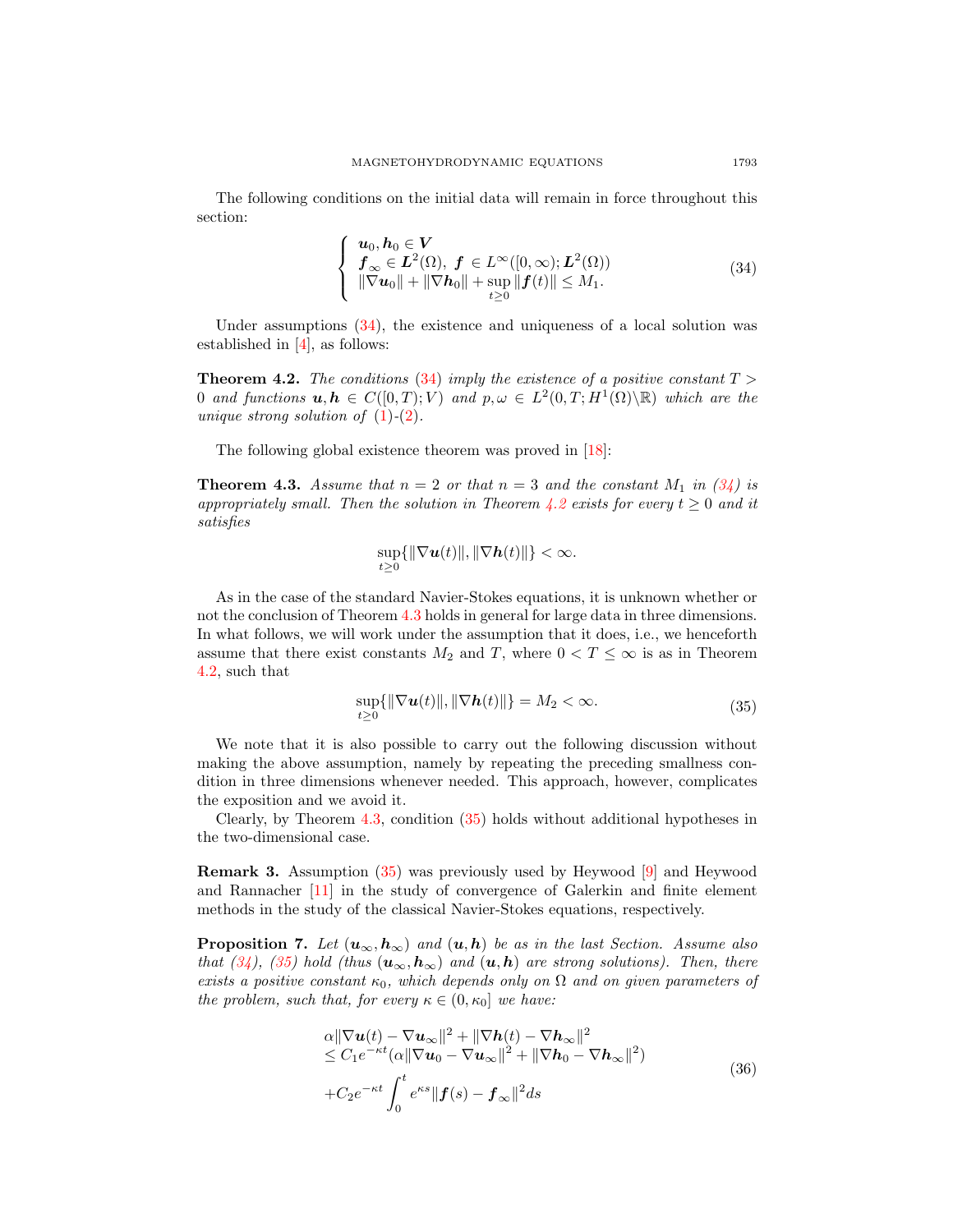*Proof.* By taking  $v = Aw$  in [\(25\)](#page-6-0) and  $b = Az$  in [\(26\)](#page-6-0), we obtain

$$
\frac{\alpha}{2} \frac{d}{dt} ||\nabla w||^2 + \nu ||Aw||^2
$$
\n
$$
= -\alpha(\mathbf{w} \cdot \nabla \mathbf{u}, Aw) - \alpha(\mathbf{u}_{\infty} \cdot \nabla \mathbf{w}, Aw)
$$
\n
$$
+ (\mathbf{z} \cdot \nabla \mathbf{h}, Aw) + (\mathbf{h}_{\infty} \cdot \nabla \mathbf{z}, Aw) + (\alpha(\mathbf{f} - \mathbf{f}_{\infty}), Aw), \qquad (37)
$$
\n
$$
\frac{1}{2} \frac{d}{dt} ||\nabla \mathbf{z}||^2 + \gamma ||Az||^2
$$
\n
$$
= -(\mathbf{w} \cdot \nabla \mathbf{h}, Az) - (\mathbf{u}_{\infty} \cdot \nabla \mathbf{z}, Az)
$$
\n
$$
+ (\mathbf{z} \cdot \nabla \mathbf{u}, Az) + (\mathbf{h}_{\infty} \cdot \nabla \mathbf{w}, Az). \qquad (38)
$$

Next, we estimate the terms on the right-hand sides:

$$
\vert -\alpha (\boldsymbol{u}_\infty\cdot \nabla \boldsymbol{w},A\boldsymbol{w})\vert \leq \alpha \Vert \boldsymbol{u}_\infty\Vert_{\boldsymbol{L}^6(\Omega)} \Vert \nabla \boldsymbol{w}\Vert_{\boldsymbol{L}^3(\Omega)} \Vert A\boldsymbol{w}\Vert \leq C_\epsilon \alpha \Vert \nabla \boldsymbol{u}_\infty\Vert^4 \Vert \nabla \boldsymbol{w}\Vert^2 + \epsilon \alpha \Vert A\boldsymbol{w}\Vert^2,
$$
\n
$$
\vert (\boldsymbol{h}_\infty\cdot \nabla \boldsymbol{z},A\boldsymbol{w})\vert \leq \Vert \boldsymbol{h}_\infty\Vert_{\boldsymbol{L}^6(\Omega)} \Vert \nabla \boldsymbol{z}\Vert_{\boldsymbol{L}^3(\Omega)} \Vert A\boldsymbol{w}\Vert \leq C_\epsilon \Vert \nabla \boldsymbol{z}\Vert^2 \Vert \nabla \boldsymbol{h}_\infty\Vert^4 + \epsilon \Vert A\boldsymbol{w}\Vert^2 + \delta \Vert A\boldsymbol{z}\Vert^2,
$$
\n
$$
\vert -(\boldsymbol{u}_\infty\cdot \nabla \boldsymbol{z},A\boldsymbol{z})\vert \leq \Vert \boldsymbol{u}_\infty\Vert_{\boldsymbol{L}^6(\Omega)} \Vert \nabla \boldsymbol{z}\Vert_{\boldsymbol{L}^3(\Omega)} \Vert A\boldsymbol{z}\Vert \leq C_\delta \Vert \nabla \boldsymbol{z}\Vert^2 \Vert \nabla \boldsymbol{u}_\infty\Vert^4 + \delta \Vert A\boldsymbol{z}\Vert^2,
$$
\n
$$
\vert (\boldsymbol{h}_\infty\cdot \nabla \boldsymbol{w},A\boldsymbol{z})\vert \leq \Vert \boldsymbol{h}_\infty\Vert_{\boldsymbol{L}^6(\Omega)} \Vert \nabla \boldsymbol{w}\Vert_{\boldsymbol{L}^3(\Omega)} \Vert A\boldsymbol{z}\Vert \leq C_{\delta,\epsilon} \Vert \nabla \boldsymbol{w}\Vert^2 \Vert \nabla \boldsymbol{h}_\infty\Vert^4 + \epsilon \Vert A\boldsymbol{w}\Vert^2 + \delta \Vert A\boldsymbol{z}\Vert^2,
$$

$$
\begin{array}{rcl} |-(\pmb{w}\cdot\nabla\pmb{u},A\pmb{w})|&=&|-(\pmb{w}\cdot\nabla\pmb{w},A\pmb{w})|+|-(\pmb{w}\cdot\nabla\pmb{u}_{\infty},A\pmb{w})|\\ &\leq& \|\pmb{w}\|_{L^{\infty}(\Omega)}\|\nabla\pmb{w}\|\|A\pmb{w}\|+\|\nabla\pmb{u}_{\infty}\|\|\pmb{w}\|_{L^{\infty}}\|A\pmb{w}\|\\ &\leq& C_{\epsilon}\|\nabla\pmb{w}\|^{6}+C_{\epsilon}\|\nabla\pmb{u}_{\infty}\|^{4}\|\nabla\pmb{w}\|^{2}+\epsilon\|A\pmb{w}\|^{2},\\ |(\pmb{z}\cdot\nabla\pmb{h},A\pmb{w})|&=&|(\pmb{z}\cdot\nabla\pmb{z},A\pmb{w})|+|(\pmb{z}\cdot\nabla\pmb{h}_{\infty},A\pmb{w})|\\ &\leq& \|\pmb{z}\|_{L^{\infty}(\Omega)}\|\nabla\pmb{z}\|\|A\pmb{w}\|+\|\pmb{z}\|_{L^{\infty}(\Omega)}\|\nabla\pmb{h}_{\infty}\|\|A\pmb{w}\|\\ &\leq& C_{\epsilon,\delta}\|\nabla\pmb{h}_{\infty}\|^{4}\|\nabla\pmb{z}\|^{2}+C_{\epsilon,\delta}\|\nabla\pmb{z}\|^{6}+\epsilon\|A\pmb{w}\|^{2}+\delta\|A\pmb{z}\|^{2},\\ |-(\pmb{w}\cdot\nabla\pmb{h},A\pmb{z})|\leq& |-(\pmb{w}\cdot\nabla\pmb{z},A\pmb{z})|+|-(\pmb{w}\cdot\nabla\pmb{h}_{\infty},A\pmb{z})|\\ &\leq& C_{\epsilon,\delta}\|\nabla\pmb{h}_{\infty}\|^{4}\|\nabla\pmb{w}\|^{2}+C_{\epsilon,\delta}\|\nabla\pmb{w}\|^{2}\|\nabla\pmb{z}\|^{4}+\epsilon\|A\pmb{w}\|^{2}+\delta\|A\pmb{z}\|^{2},\\ |(\pmb{z}\cdot\nabla\pmb{u},A\pmb{z})|\leq& C_{\delta}\|\nabla
$$

Consequently

<span id="page-11-0"></span>
$$
\frac{d}{dt}(\alpha\|\nabla w\|^2 + \|\nabla z\|^2) + \nu\|Aw\|^2 + \gamma\|Az\|^2
$$
\n
$$
\leq C\|\nabla w\|^6 + C\|\nabla z\|^6 + C\|\nabla w\|^2 \|\nabla z\|^4 + C\|\nabla w\|^4 \|\nabla z\|^2
$$
\n
$$
+ C\|\nabla w\|^2 (\|\nabla u_\infty\|^4 + \|\nabla h_\infty\|^4 \|) + C\|\nabla z\|^2 (\|\nabla u_\infty\|^4 + \|\nabla h_\infty\|^4 \|)
$$
\n
$$
+ C\|f - f_\infty\|^2. \tag{39}
$$

Now we observe that

 $\nu \|A\mathbf{w}\|^2 + \gamma \|A\mathbf{z}\|^2 \ge \min(\frac{\nu}{\alpha}, \gamma)C_{e2} (\alpha \|\nabla \mathbf{w}\|^2 + \|\nabla \mathbf{z}\|^2) \ge \kappa (\alpha \|\nabla \mathbf{w}\|^2 + \|\nabla \mathbf{z}\|^2)$ for every  $\kappa \in (0, \kappa_0]$ , where

$$
\kappa_0 = \min\{\min(\frac{\nu}{\alpha}, \gamma)C_{e2}, \ \beta_0\},\
$$

Above  $C_{e2}$  denotes the embedding constant of  $\mathbf{H}^2(\Omega) \cap \mathbf{H}_0^1(\Omega) \hookrightarrow \mathbf{H}_0^1(\Omega)$  and  $\beta_0$ is given by [\(32\)](#page-7-3).

Thus [\(39\)](#page-11-0) implies

<span id="page-11-1"></span>
$$
\frac{d}{dt}e^{\kappa t}(\alpha\|\nabla w\|^2 + \|\nabla z\|^2) \leq C e^{\kappa t} \|\nabla w\|^6 + C e^{\kappa t} \|\nabla z\|^6 \n+ C e^{\kappa t} \|\nabla w\|^2 \|\nabla z\|^4 + C e^{\kappa t} \|\nabla w\|^4 \|\nabla z\|^2 \n+ C e^{\kappa t} \|\nabla w\|^2 (\|\nabla u_\infty\|^4 + \|\nabla h_\infty\|^4)) \n+ C e^{\kappa t} \|\nabla z\|^2 (\|\nabla u_\infty\|^4 + \|\nabla h_\infty\|^4)) \n+ C e^{\kappa t} \|f - f_\infty\|^2.
$$
\n(40)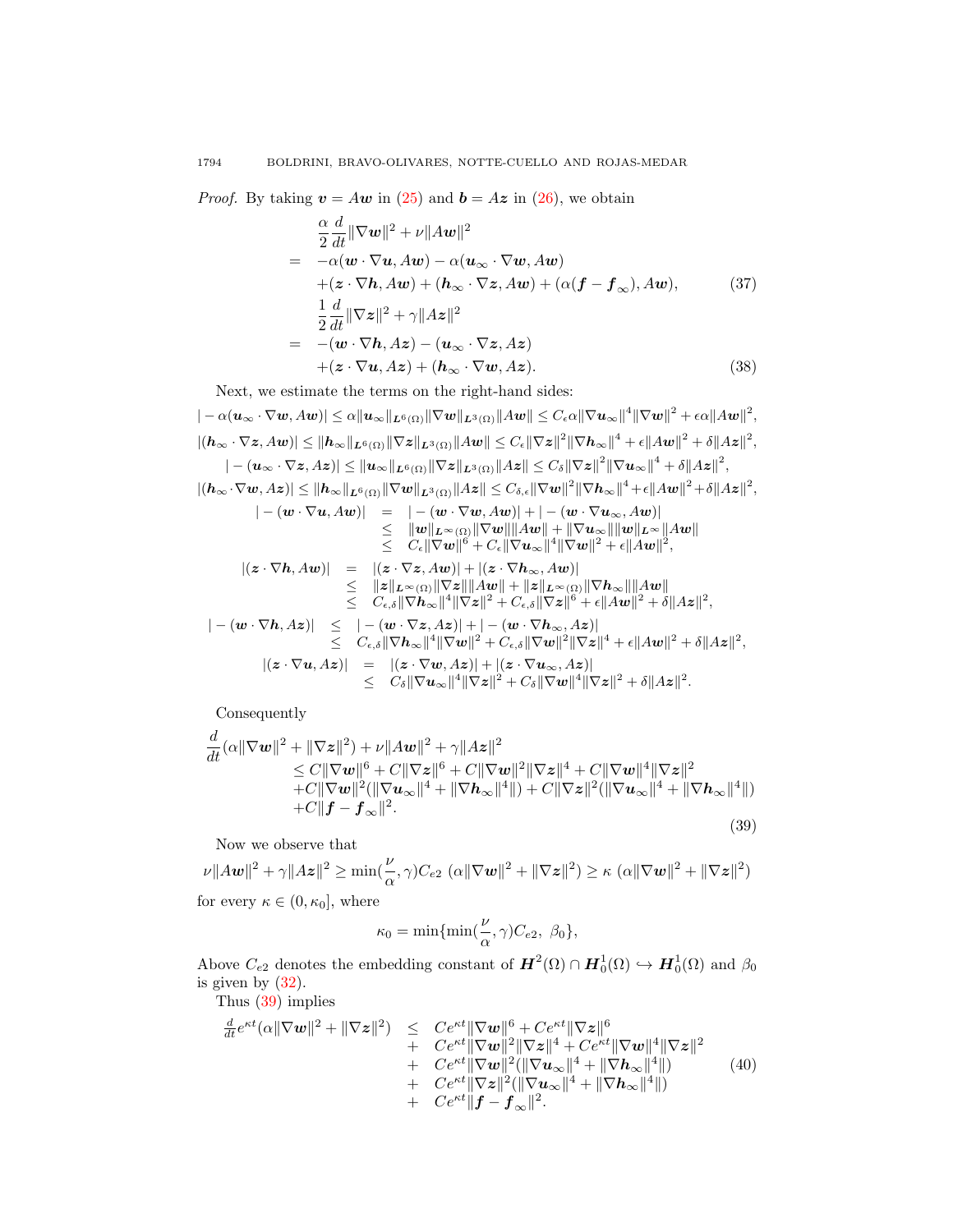Now, integrating  $(40)$  from 0 to t, we have

<span id="page-12-0"></span>
$$
\alpha \|\nabla \mathbf{w}(t)\|^2 + \|\nabla z(t)\|^2 \n\leq C e^{-\kappa t} (\alpha \|\nabla \mathbf{w}(0)\|^2 + \|\nabla z(0)\|^2) \n+ C e^{-\kappa t} \int_0^t e^{\kappa s} \|\nabla \mathbf{w}(s)\|^6 ds + C e^{-\kappa t} \int_0^t e^{\kappa s} \|\nabla z(s)\|^6 ds \n+ C e^{-\kappa t} \int_0^t e^{\kappa s} \|\nabla \mathbf{w}(s)\|^2 \|\nabla z(s)\|^4 ds + C e^{-\kappa t} \int_0^t e^{\kappa s} \|\nabla \mathbf{w}(s)\|^4 \|\nabla z(s)\|^2 ds \n+ C e^{-\kappa t} \int_0^t e^{\kappa s} \|\nabla \mathbf{w}(s)\|^2 (\|\nabla \mathbf{u}_{\infty}\|^4 + \|\nabla \mathbf{h}_{\infty}\|^4 \|) ds \n+ C e^{-\kappa t} \int_0^t e^{\kappa s} \|\nabla z(s)\|^2 (\|\nabla \mathbf{u}_{\infty}\|^4 + \|\nabla \mathbf{h}_{\infty}\|^4 \|) ds \n+ C e^{-\kappa t} \int_0^t e^{\kappa s} \|f(s) - f_{\infty}\|^2 ds.
$$
\n(41)

We also note that

$$
\|\nabla \mathbf{z}(t)\|^4 \leq \|\nabla \mathbf{h}(t) - \nabla \mathbf{h}_{\infty}\|^4 \leq \|\nabla \mathbf{h}(t)\|^4 + \|\nabla \mathbf{h}_{\infty}\|^4,
$$

and, using  $(10)$  and  $(35)$ , we obtain

$$
\|\nabla \mathbf{z}(t)\|^4 \le M_2^4 + \frac{\alpha^4}{\gamma^2 \nu^2} \|\mathbf{f}_{\infty}\|^4 = M_3.
$$

Similarly,

$$
\|\nabla \boldsymbol{w}(t)\|^4 \leq M_2^4 + \frac{4\alpha^4}{\nu^4} \|\boldsymbol{f}_{\infty}\|^4 = M_4.
$$

Thus

$$
Ce^{-\kappa t} \int_0^t e^{\kappa s} \|\nabla \boldsymbol{w}(s)\|^2 \|\nabla \boldsymbol{z}(s)\|^4 ds \leq CM_3 e^{-\kappa t} \int_0^t e^{\kappa s} \|\nabla \boldsymbol{w}(s)\|^2 ds
$$

and

$$
Ce^{-\kappa t} \int_0^t e^{\kappa s} \|\nabla \mathbf{w}(s)\|^6 ds \leq CM_4 e^{-\kappa t} \int_0^t e^{\kappa s} \|\nabla \mathbf{w}(s)\|^2 ds.
$$

Using the above in  $(41)$ , we conclude that

$$
\alpha \|\nabla \mathbf{w}(t)\|^2 + \|\nabla \mathbf{z}(t)\|^2
$$
  
\n
$$
\leq C e^{-\kappa t} (\alpha \|\nabla \mathbf{w}_0\|^2 + \|\nabla \mathbf{z}_0\|^2) + C(M_3 + M_4) e^{-\kappa t} \int_0^t e^{\kappa s} \|\nabla \mathbf{w}(s)\|^2 ds
$$
  
\n
$$
+ C(M_3 + M_4) e^{-\kappa t} \int_0^t e^{\kappa s} \|\nabla \mathbf{z}(s)\|^2 ds + C e^{-\kappa t} \int_0^t e^{\kappa s} \|f(s) - f_\infty\|^2 ds
$$

Finally, the second and third terms on the right-hand side of the last inequality can be estimated using [\(33\)](#page-7-2), which yields the estimate [\(36\)](#page-10-4).  $\Box$ 

In the next section we will need the following estimates.

**Proposition 8.** Let  $(u, h)$ ,  $(u_{\infty}, h_{\infty})$  and  $\kappa > 0$  be as in Proposition [7.](#page-10-5) Then the following inequalities hold:

$$
e^{-\kappa t} \int_0^t e^{\kappa s} {\{\nu \|A\mathbf{u}(s) - A\mathbf{u}_\infty\|^2 + \gamma \|A\mathbf{h}(s) - A\mathbf{h}_\infty\|^2\} } ds
$$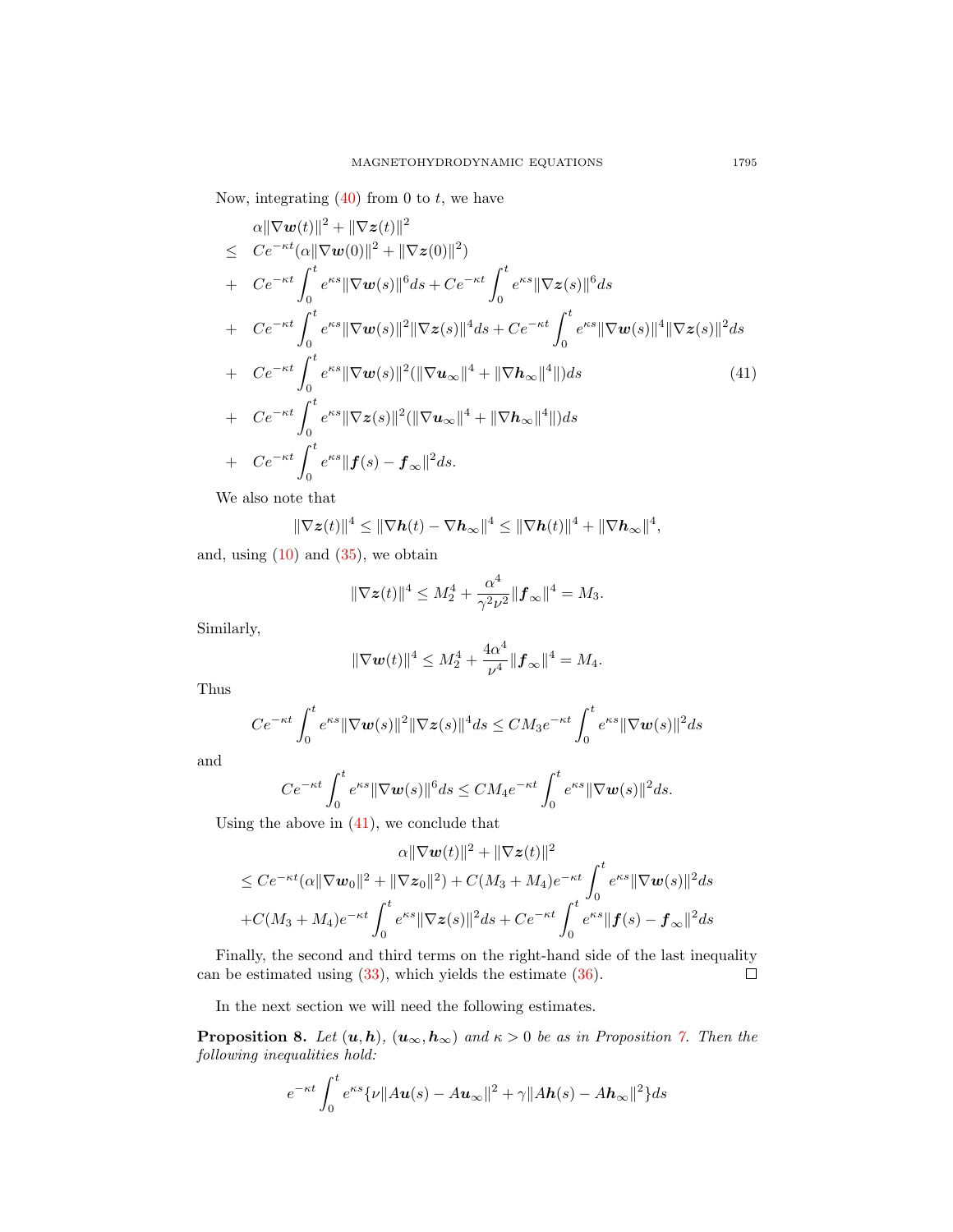<span id="page-13-0"></span>
$$
\leq C_3 e^{-\kappa t} (\alpha \|u_0 - u_\infty\|^2 + \|h_0 - h_\infty\|^2) + C_4 e^{-\kappa t} (\nu \| \nabla u_0 - \nabla u_\infty\|^2 + \gamma \| \nabla h_0 - \nabla h_\infty\|^2) + C_5 e^{-\kappa t} \int_0^t e^{\kappa s} \|f(s) - f_\infty\|^2 ds.
$$
\n
$$
\alpha e^{-\kappa t} \int_0^t e^{\kappa s} \|u_t(s)\|^2 ds \leq + C_6 e^{-\kappa t} (\alpha \|u_0 - u_\infty\|^2 + \|h_0 - h_\infty\|^2) + C_7 e^{-\kappa t} (\nu \| \nabla u_0 - \nabla u_\infty\|^2 + \gamma \| \nabla h_0 - \nabla h_\infty\|^2) + C_8 e^{-\kappa t} \int_0^t e^{\kappa s} \|f(s) - f_\infty\|^2 ds.
$$
\n(43)

<span id="page-13-3"></span>and

<span id="page-13-4"></span>
$$
e^{-\kappa t} \int_0^t e^{\kappa s} \|z_t(s)\|^2 ds \leq +C_9 e^{-\kappa t} (\alpha \|u_0 - u_\infty\|^2 + \|h_0 - h_\infty\|^2) + C_{10} e^{-\kappa t} (\nu \|\nabla u_0 - \nabla u_\infty\|^2 + \gamma \|\nabla h_0 - \nabla h_\infty\|^2) \quad (44) + C_{11} e^{-\kappa t} \int_0^t e^{\kappa s} \|f(s) - f_\infty\|^2 ds.
$$

Proof. By [\(39\)](#page-11-0), we have

$$
\frac{d}{dt}e^{\kappa t}(\alpha\|\nabla w\|^2 + \|\nabla z\|^2) + \nu e^{\kappa t} \|Aw\|^2 + \gamma e^{\kappa t} \|Az\|^2 \n\leq C e^{\kappa t} \|\nabla w\|^6 + C e^{\kappa t} \|\nabla z\|^6 \n+ C e^{\kappa t} \|\nabla w\|^2 \|\nabla z\|^4 + C e^{\kappa t} \|\nabla w\|^4 \|\nabla z\|^2 \n+ C e^{\kappa t} \|\nabla w\|^2 (\|\nabla u_\infty\|^4 + \|\nabla h_\infty\|^4)) \n+ C e^{\kappa t} \|\nabla z\|^2 (\|\nabla u_\infty\|^4 + \|\nabla h_\infty\|^4)) \n+ C e^{\kappa t} \|f - f_\infty\|^2 + \kappa e^{\kappa t} (\alpha\|\nabla w\|^2 + \|\nabla z\|^2).
$$
\n(45)

Now, integrating the above with respect to time from  $0$  to  $t$ , we obtain

$$
\nu e^{-\kappa t} \int_0^t e^{\kappa s} \|A\mathbf{w}(s)\|^2 ds + \gamma e^{-\kappa t} \int_0^t e^{\kappa s} \|A\mathbf{z}(s)\|^2 ds \n\leq C e^{-\kappa t} (\alpha \|\nabla \mathbf{u}_0 - \nabla \mathbf{u}_\infty\|^2 + \|\nabla \mathbf{h}_0 - \nabla \mathbf{h}_\infty\|^2) + C_M e^{-\kappa t} \int_0^t e^{\kappa s} \|\nabla \mathbf{w}(s)\|^2 ds \n+ C_M e^{-\kappa t} \int_0^t e^{\kappa s} \|\nabla \mathbf{w}(s)\|^2 ds + C e^{-\kappa t} \int_0^t e^{\kappa s} \|f(s) - f_\infty\|^2 ds \n+ \kappa e^{-\kappa t} \int_0^t e^{\kappa s} (\alpha \|\nabla \mathbf{w}(s)\|^2 + \|\nabla \mathbf{z}(s)\|^2) ds,
$$

Using [\(33\)](#page-7-2) above with  $\beta = \kappa$  and  $C_M > 0$  depending on  $M_3, M_4$ , we obtain the required estimate [\(42\)](#page-13-0).

Next, from  $(25)$  and  $(26)$ , we obtain

<span id="page-13-5"></span> $\alpha w_t = P(-\alpha w\cdot \nabla u + \alpha u_\infty\cdot \nabla w + z\cdot \nabla h + h_\infty\cdot \nabla z) - \nu A w + P(f - f_\infty) \tag{46}$ and

<span id="page-13-6"></span>
$$
z_t = P(-w \cdot \nabla h - u_{\infty} \cdot \nabla z + z \cdot \nabla u + h_{\infty} \cdot \nabla w) - \gamma Az. \tag{47}
$$

<span id="page-13-2"></span><span id="page-13-1"></span>These expressions imply that  $\alpha \|\boldsymbol{w}_t\|^2 \leq C \{ \|\boldsymbol{w}\cdot\nabla \boldsymbol{u}\|^2 +\|\boldsymbol{u}_\infty\cdot\nabla \boldsymbol{w}\|^2 +\|\boldsymbol{z}\cdot\nabla \boldsymbol{h}\|^2 +\|\boldsymbol{h}_\infty\cdot\nabla \boldsymbol{z}\|^2 +\nu^2\|A\boldsymbol{u}\|^2 +\|\boldsymbol{f}-\boldsymbol{f}_\infty\|^2 \},$ (48)  $||z_t||^2 \leq C\{||\boldsymbol{w}\cdot\nabla\boldsymbol{h}||^2 + ||\boldsymbol{u}_{\infty}\cdot\nabla\boldsymbol{z}||^2 + ||\boldsymbol{z}\cdot\nabla\boldsymbol{u}||^2 + ||\boldsymbol{h}_{\infty}\cdot\nabla\boldsymbol{w}||^2 + \gamma ||\boldsymbol{A}\boldsymbol{z}||^2\}.$  (49)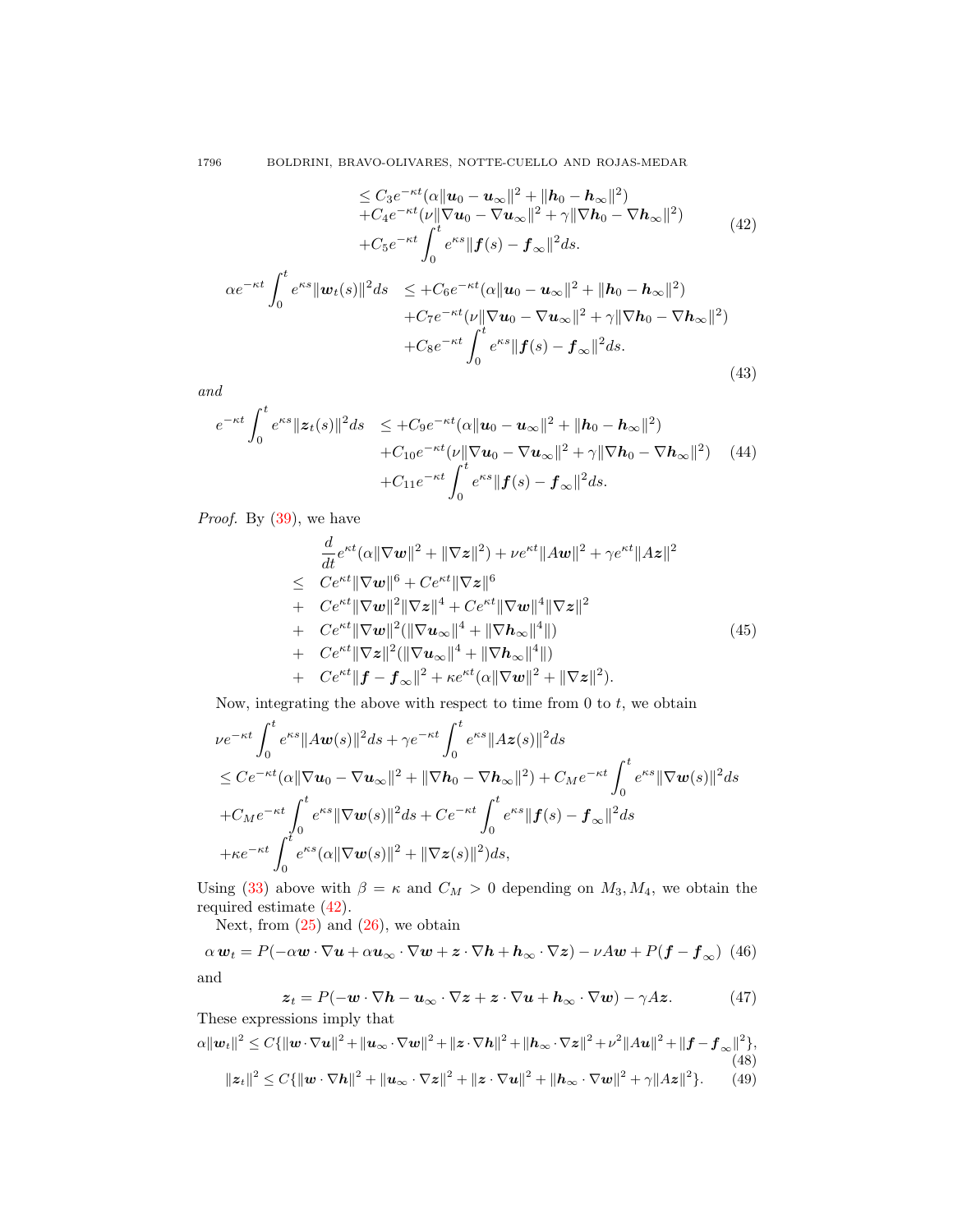Next, using [\(35\)](#page-10-3), the embeddings  $L^r(\Omega) \hookrightarrow H^1(\Omega)$ , where  $r = 3$  or 6,  $H^2(\Omega) \hookrightarrow$  $L^{\infty}(\Omega)$  and the equivalence of norms  $||v||_{H^2(\Omega)}$  and  $||Au||$ , [\(48\)](#page-13-1) yields

<span id="page-14-3"></span>
$$
\alpha ||\mathbf{w}_t||^2 \leq C\{ ||\nabla \mathbf{u}||^2 + \nu^2 + ||\mathbf{u}_\infty||_{\mathbf{L}^3(\Omega)}^2 \} ||A\mathbf{w}||^2 + C(||\nabla \mathbf{h}||^2 + ||\mathbf{h}_\infty||_{\mathbf{L}^3(\Omega)}^2) ||A\mathbf{z}||^2
$$
  
+
$$
C||\mathbf{f} - \mathbf{f}_\infty||^2
$$
  
\$\leq C ||A\mathbf{w}||^2 + C ||A\mathbf{z}||^2 + C ||\mathbf{f} - \mathbf{f}\_\infty||^2. \tag{50}

Similarly, from [\(49\)](#page-13-2) we obtain

<span id="page-14-4"></span>
$$
||z_t||^2 \le C||Aw||^2 + C||Az||^2.
$$
 (51)

Consequently,

$$
\alpha e^{-\kappa t} \int_0^t e^{\kappa s} ||\mathbf{w}_t(s)||^2 ds \leq Ce^{-\kappa t} \int_0^t e^{\kappa s} ||A\mathbf{w}(s)||^2 ds + Ce^{-\kappa t} \int_0^t e^{\kappa s} ||A\mathbf{z}(s)||^2 ds + Ce^{-\kappa t} \int_0^t e^{\kappa s} ||\mathbf{f}(s) - \mathbf{f}_{\infty}||^2 ds,
$$

Using [\(42\)](#page-13-0), the above yields the required estimate [\(43\)](#page-13-3).

Estimate [\(44\)](#page-13-4) is obtained similarly, using [\(49\)](#page-13-2).

Finally, using estimate [\(36\)](#page-10-4) and arguing exactly as in the proof of Theorem [3.2,](#page-8-0) we can prove the following stability result.

<span id="page-14-0"></span>Theorem 4.4. ( $\boldsymbol{H}^1$ -stability) Assume that  $\lim_{t\to\infty} ||\boldsymbol{f}(t) - \boldsymbol{f}_{\infty}|| = 0$  and that [\(34\)](#page-10-0) and [\(35\)](#page-10-3) hold. Then  $\|\mathbf{u}(t) - \mathbf{u}_{\infty}\|_{\mathbf{H}_0^1(\Omega)} \to 0$  and  $\|\mathbf{h}(t) - \mathbf{h}_{\infty}\|_{\mathbf{H}_0^1(\Omega)} \to 0$  as  $t \to +\infty$ .

The following is an immediate corollary of the theorem.

**Corollary 2.** If in Theorem [4.4,](#page-14-0) we set  $f(t) = f_{\infty}$ , then the convergence rate there is exponential in the  $H^1$ -norm.

5.  $H^2$ -stability. If one assumes greater regularity of the initial data, stability in the  $H^2$ -norm is attained. To show this, we assume throughout this section that

<span id="page-14-1"></span>
$$
\begin{cases}\n\mathbf{u}_0, \mathbf{h}_0 \in D(A) \\
\mathbf{f}, \mathbf{f}_t \in L^{\infty}([0, \infty); \mathbf{L}^2(\Omega)) \\
\|A\mathbf{u}_0\| + \|A\mathbf{h}_0\| + \sup_{t \ge 0} (\|\mathbf{f}(t)\| + \|\mathbf{f}_t(t)\|) \le C.\n\end{cases} (52)
$$

The following result was proved in [\[18\]](#page-17-8).

<span id="page-14-2"></span>**Theorem 5.1.** Let the hypotheses be as in Theorem  $4.3$  and assume, in addition, that [\(52\)](#page-14-1) holds. Then  $u, h \in C([0, \infty); V \cap H^2(\Omega)) \cap C^1([0, \infty); H)$ , where u and **h** are as in Theorem [4.3.](#page-10-2) Further, there exists a finite positive constant C such that

$$
\sup_{t\geq 0} \{ \|Au(t)\|, \|Ah(t)\| \} \leq C,\tag{53}
$$

$$
\sup_{t\geq 0} \{ ||\boldsymbol{u}_t(t)||, ||\boldsymbol{h}_t(t)|| \} \leq C.
$$
\n(54)

Using the preceding statements, we obtain the following estimates:

<span id="page-14-5"></span>**Proposition 9.** Assume that  $(35)$ ,  $(52)$  and the uniqueness condition in the stationary system hold and let  $(u, h)$  be a strong solution as in Theorem [5.1.](#page-14-2) Then

 $\Box$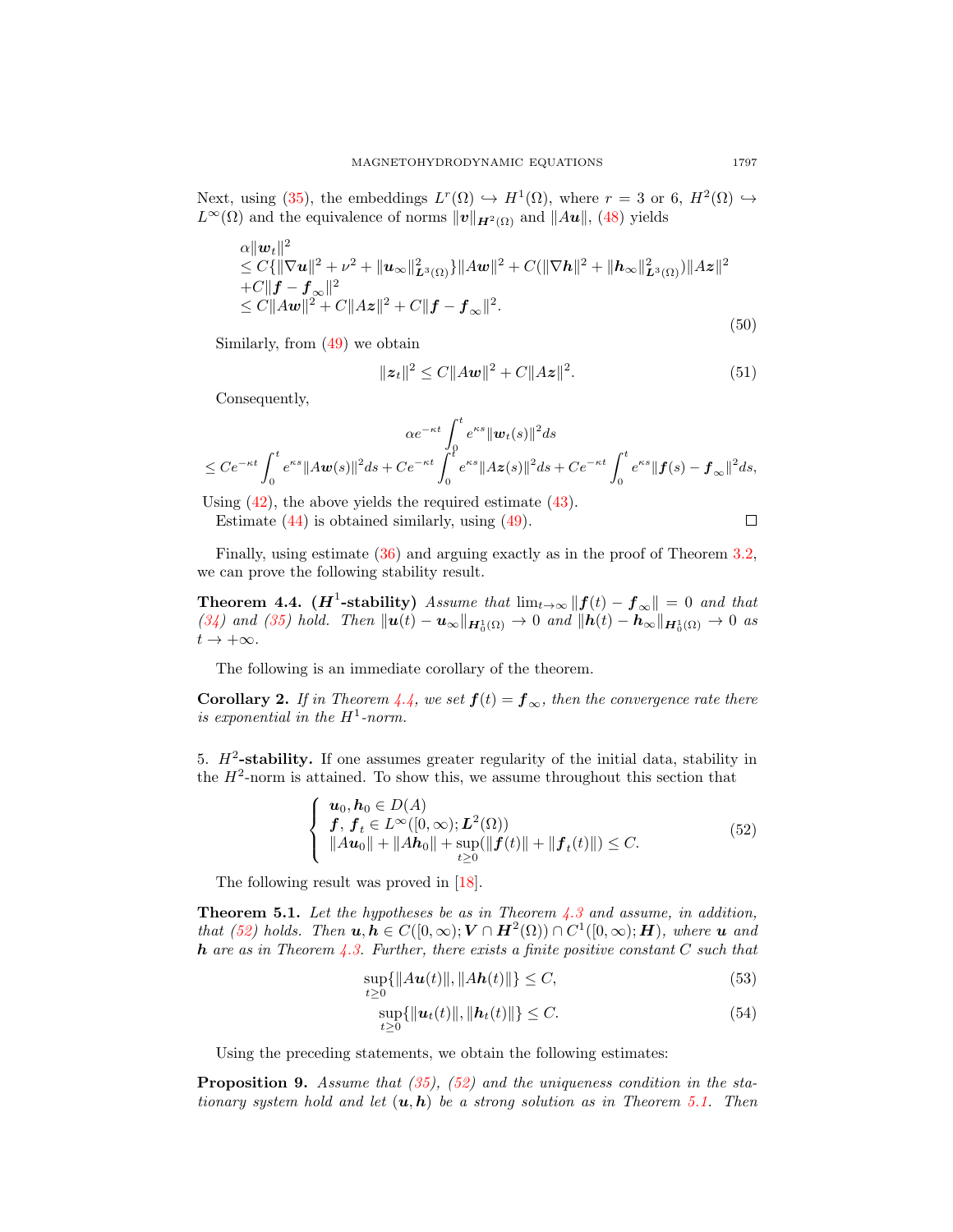there exists a positive constant  $\tilde{\beta}_0 > 0$  such that, for every  $\tilde{\beta} \in (0, \tilde{\beta}_0]$ , the following holds

<span id="page-15-3"></span>
$$
\alpha ||\boldsymbol{w}_t(t)||^2 + ||\boldsymbol{z}_t(t)||^2 \n\le e^{-\tilde{\beta}t} (\alpha ||\boldsymbol{w}_t(0)||^2 + ||\boldsymbol{z}_t(0)||^2) + Ce^{-\tilde{\beta}t} \int_0^t Ce^{\tilde{\beta}s} ||\boldsymbol{w}_t(s)||^2 ds \n+ Ce^{-\tilde{\beta}t} \int_0^t Ce^{\tilde{\beta}s} ||\boldsymbol{z}_t(s)||^2 ds + Ce^{-\tilde{\beta}t} \int_0^t e^{\tilde{\beta}s} ||\boldsymbol{f}_t(s)||^2 ds.
$$
\n(55)

Here,  $\alpha ||\bm{w}_t(0)||^2 \leq C||A\bm{w}(0)||^2 + C||A\bm{z}(0)||^2 + C||\bm{f}(0) - \bm{f}_{\infty}||^2$  and  $||\bm{z}_t(0)||^2 \leq C||A\bm{w}(0)||^2 + C||A\bm{z}(0)||^2 + C||\bm{f}_{\infty}||^2$  $C||Aw(0)||^2 + C||Az(0)||^2$ .

*Proof.* We differentiate [\(25\)](#page-6-0) and [\(26\)](#page-6-0) with respect to t and set  $v = w_t$  and  $b = z_t$ there. Noting that  $w_t = u_t$  and  $z_t = h_t$ , we conclude that

<span id="page-15-0"></span>
$$
\frac{\alpha}{2} \frac{d}{dt} ||\mathbf{w}_t||^2 + \nu ||\nabla \mathbf{w}_t||^2 = -\alpha (\mathbf{w}_t \cdot \nabla \mathbf{u}, \mathbf{w}_t) + (\mathbf{h}_{\infty} \cdot \nabla \mathbf{z}_t, \mathbf{w}_t) \n+ ( \mathbf{z}_t \cdot \nabla \mathbf{h}, \mathbf{w}_t) + (\mathbf{z} \cdot \nabla \mathbf{h}_t, \mathbf{w}_t) + (\alpha \mathbf{f}_t, \mathbf{w}_t) \quad (56)
$$

and

<span id="page-15-1"></span>
$$
\frac{1}{2}\frac{d}{dt}\|z_t\|^2 + \gamma\|\nabla z_t\|^2 = -(w_t \cdot \nabla h, z_t) + (z_t \cdot \nabla u, z_t) \n+ (z \cdot \nabla u_t, z_t) + (h_\infty \cdot \nabla w_t, z_t).
$$
\n(57)

Next, we estimate the terms on the right-hand sides:

 $\vert -\alpha(\boldsymbol{w}_t\cdot\nabla\boldsymbol{u},\boldsymbol{w}_t)\vert \leq \alpha \Vert \nabla\boldsymbol{u}\Vert_{\boldsymbol{L}^3(\Omega)}\Vert \boldsymbol{w}_t\Vert_{\boldsymbol{L}^6(\Omega)}\Vert \boldsymbol{w}_t\Vert \leq C_\epsilon \alpha \Vert \nabla\boldsymbol{u}\Vert^2 \Vert A\boldsymbol{u}\Vert^2 \Vert \boldsymbol{w}_t\Vert^2 + \epsilon \Vert \nabla\boldsymbol{w}_t\Vert^2,$ 

$$
|(h_{\infty} \cdot \nabla z_{t}, w_{t})| \leq ||h_{\infty}||_{L^{\infty}(\Omega)} ||\nabla z_{t}|| ||w_{t}|| \leq C_{\delta} ||w_{t}||^{2} ||Ah_{\infty}||^{2} + \delta ||\nabla z_{t}||^{2},
$$
  
\n
$$
|(z_{t} \cdot \nabla h, w_{t})| = |-(z_{t} \cdot \nabla w_{t}, h)|
$$
  
\n
$$
\leq C ||z_{t}||_{L^{3}(\Omega)} ||\nabla w_{t}|| ||h||_{L^{6}(\Omega)}
$$
  
\n
$$
\leq C ||z_{t}||^{1/2} ||\nabla z_{t}||^{1/2} ||\nabla w_{t}|| ||\nabla h||
$$
  
\n
$$
\leq C_{\epsilon, \delta} ||\nabla h||^{4} ||z_{t}||^{2} + \epsilon ||\nabla w_{t}||^{2} + \delta ||\nabla z_{t}||^{2},
$$
  
\n
$$
|(z \cdot \nabla h_{t}, w_{t})| = |(z \cdot \nabla z_{t}, w_{t})| \leq C_{\delta} ||Az||^{2} ||w_{t}||^{2} + \delta ||\nabla z_{t}||^{2},
$$
  
\n
$$
|-(w_{t} \cdot \nabla h, z_{t})| = |(w_{t} \cdot \nabla z_{t}, h)| \leq C_{\delta} ||Au||^{2} ||w_{t}||^{2} + \delta ||\nabla z_{t}||^{2},
$$
  
\n
$$
|(z_{t} \cdot \nabla u, z_{t})| = |(z_{t} \cdot \nabla z_{t}, u)| \leq C_{\delta} ||Au||^{2} ||z_{t}||^{2} + C_{\delta} ||\nabla z_{t}||^{2},
$$
  
\n
$$
|-(z \cdot \nabla u_{t}, z_{t})| = |(z \cdot \nabla w_{t}, z_{t})| \leq C_{\epsilon} ||Au||^{2} ||z_{t}||^{2} + C_{\epsilon} ||\nabla w_{t}||^{2},
$$
  
\n
$$
|(h_{\infty} \cdot \nabla w_{t}, z_{t})| \leq C_{\epsilon} ||Au_{\infty}||^{2} ||z_{t}||^{2} + \epsilon ||\nab
$$

Now, by adding the equalities  $(56)$  and  $(57)$  and using the last obtained estimates, we get

<span id="page-15-2"></span>
$$
\frac{d}{dt}(\alpha||\boldsymbol{w}_t||^2 + ||\boldsymbol{z}_t||^2) + \frac{\nu}{\alpha}\alpha||\nabla \boldsymbol{w}_t||^2 + \gamma||\nabla \boldsymbol{z}_t||^2 \le C||\boldsymbol{w}_t||^2\phi_1(t) + C||\boldsymbol{z}_t||^2\phi_2(t) + C||\boldsymbol{f}_t||^2,
$$
\n(58)

where

$$
\phi_1(t) = \|A\mathbf{u}(t)\|^4 + \|A\mathbf{h}_{\infty}\|^2 + \|A\mathbf{h}(t)\|^2 + \|A\mathbf{z}(t)\|^2,
$$
  
\n
$$
\phi_2(t) = \|A\mathbf{u}(t)\|^2 + \|A\mathbf{h}(t)\|^4 + \|A\mathbf{z}(t)\|^2 + \|A\mathbf{h}_{\infty}\|^2
$$

are bounded functions.

By working similarly with [\(58\)](#page-15-2), whose left-hand is analogous to the corresponding one of [\(31\)](#page-7-1), we obtain [\(55\)](#page-15-3) for  $\tilde{\beta} \in (0, \tilde{\beta}_0]$  with

$$
\tilde{\beta}_0 = \min\{\frac{\nu}{\alpha}, \gamma\} C_{e1}
$$

where as before  $C_{e_1}$  is the embedding constant of  $\mathbf{H}_0^1(\Omega) \hookrightarrow \mathbf{L}^2(\Omega)$ .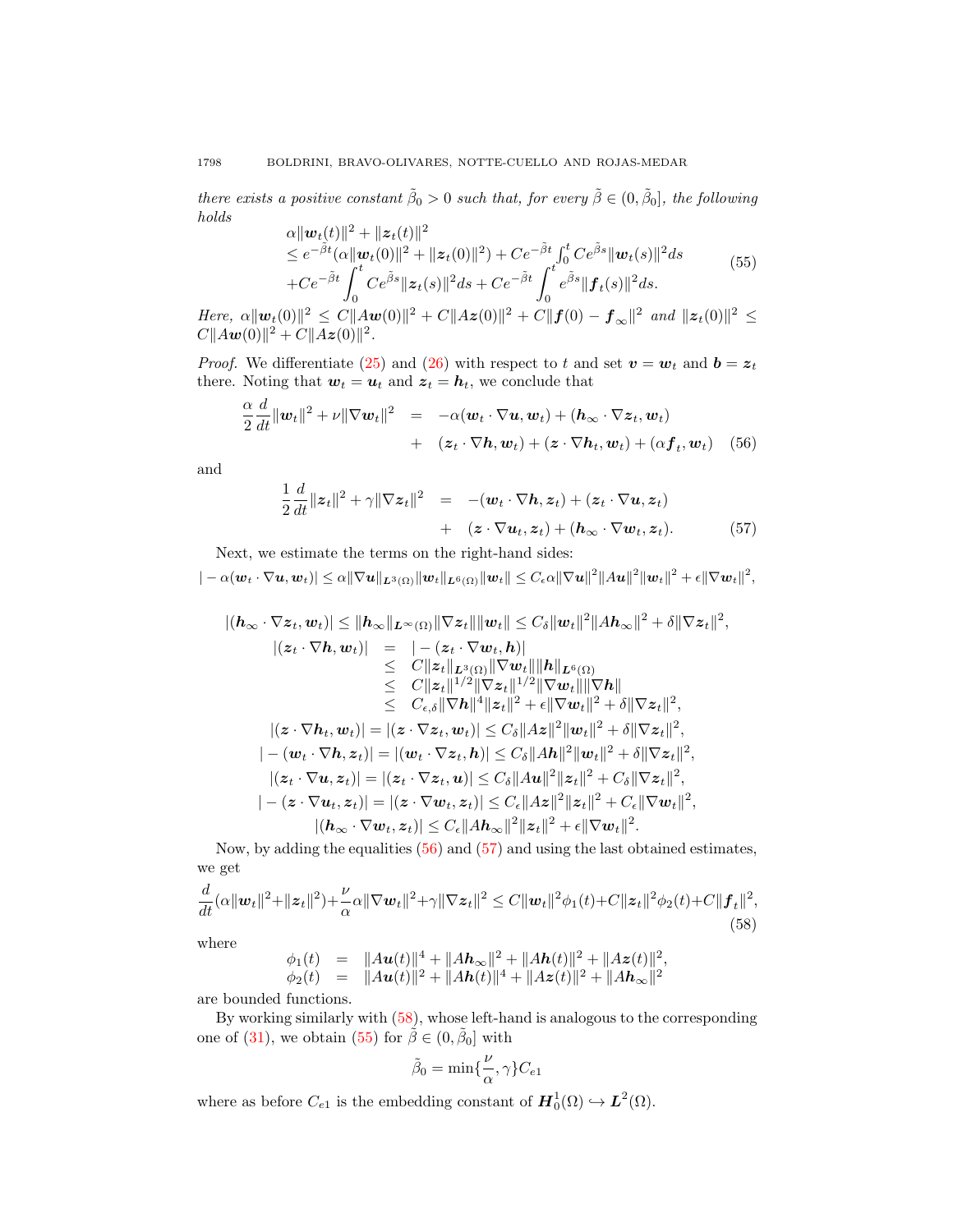Finally, the stated estimates for  $\alpha||\mathbf{w}_t(0)||$  and  $||\mathbf{z}_t(0)||$  are consequences of [\(50\)](#page-14-3) and [\(51\)](#page-14-4), respectively.  $\Box$ 

Next, we have

<span id="page-16-2"></span>Proposition 10. Let the hypotheses be as in Proposition [9.](#page-14-5) Then, there exists a positive constant  $\tilde{\kappa}_0$ , which only depends  $\Omega$  and on the given parameters of the problem, such that, for every  $\tilde{\kappa} \in (0, \tilde{\kappa}_0]$ , we have:

<span id="page-16-0"></span>
$$
||A\boldsymbol{w}(t)|| \leq Ce^{-\tilde{\kappa}t} (||A\boldsymbol{w}(0)||^2 + ||A\boldsymbol{z}(0)||^2) + Ce^{-\tilde{\kappa}t} \int_0^t e^{\tilde{\kappa}s} ||\boldsymbol{f}(s) - \boldsymbol{f}_{\infty}||^2 ds
$$
  
+  $Ce^{-\tilde{\kappa}t} \int_0^t e^{\tilde{\kappa}s} ||\boldsymbol{f}_t(s)||^2 ds + ||\boldsymbol{f}(t) - \boldsymbol{f}_{\infty}||$  (59)

and

<span id="page-16-1"></span>
$$
||Az(t)|| \le Ce^{-\tilde{\kappa}t} (||Aw(0)||^2 + ||Az(0)||^2) + Ce^{-\tilde{\kappa}t} \int_0^t e^{\tilde{\kappa}t} ||f(s) - f_{\infty}||^2 ds
$$
  
+  $Ce^{-\tilde{\kappa}t} \int_0^t e^{\tilde{\kappa}s} ||f_t(s)||^2 ds.$  (60)

*Proof.* Let  $\kappa_0$  and  $\tilde{\beta}_0$  be the positive constants in Propositions [7](#page-10-5) and [9,](#page-14-5) respectively, and set

$$
\tilde{\kappa}_0 = \min\{\tilde{\beta}_0, \kappa_0\}.
$$

It follows from [\(46\)](#page-13-5) that

$$
\| \nu A \mathbf{w}(t) \| \leq \| \mathbf{w}_t(t) \| + \| \nabla \mathbf{w} \| \| A \mathbf{u} \| + \alpha \| A \mathbf{u}_{\infty} \| \| \nabla \mathbf{w} \| + \| \nabla z \| \| A \mathbf{h} \| + \| A \mathbf{h}_{\infty} \| \| \nabla z \| + \| f(t) - f_{\infty} \|.
$$

Now, taking  $\tilde{\kappa} \leq \tilde{\kappa}_0$  and using [\(55\)](#page-15-3) together with the hypotheses on  $(\boldsymbol{u}_{\infty}, \boldsymbol{h}_{\infty})$  and  $(u, h)$  in this last inequality, we obtain

$$
\| \nu A \mathbf{w}(t) \| \leq e^{-\tilde{\kappa}t} (\alpha \| \mathbf{w}_t(0) \|^2 + \| \mathbf{z}_t(0) \|^2) + C e^{-\tilde{\kappa}t} \int_0^t e^{\tilde{\kappa}s} \| \mathbf{w}_t(s) \|^2 ds + C e^{-\tilde{\kappa}t} \int_0^t C e^{\tilde{\kappa}s} \| \mathbf{z}_t(s) \|^2 ds + C e^{-\tilde{\kappa}t} \int_0^t e^{\tilde{\kappa}s} \| \mathbf{f}_t(s) \|^2 ds + C e^{-\tilde{\kappa}t} (\alpha \| \nabla \mathbf{u}_0 - \nabla \mathbf{u}_\infty \|^2 + \| \nabla \mathbf{h}_0 - \nabla \mathbf{h}_\infty \|^2) + C e^{-\tilde{\kappa}t} \int_0^t e^{\tilde{\kappa}s} \| \mathbf{f}(s) - \mathbf{f}_\infty \|^2 ds + \| \mathbf{f}(t) - \mathbf{f}_\infty \|
$$

Using the estimates for  $\alpha||\boldsymbol{w}_t(0)||$  and  $\alpha||\boldsymbol{z}_t(0)||$  given in [\(43\)](#page-13-3), [\(44\)](#page-13-4) and Proposition [9,](#page-14-5) we obtain estimate [\(59\)](#page-16-0) from the preceding inequality.

Next, [\(47\)](#page-13-6) implies that

$$
\|\gamma Az(t)\| \leq \|z_t(t)\| + \|\nabla w\| \|Ah\| + \|Au_\infty\| \|\nabla z\| + \|\nabla z\| \|Au\| + \|Ah_\infty\| \|\nabla w\|.
$$

Arguing as before, the above inequality yields estimate [\(60\)](#page-16-1).

Finally, arguing exactly as in the proof of Theorem [3.2,](#page-8-0) estimates [\(59\)](#page-16-0) and [\(60\)](#page-16-1) with a fixed  $\tilde{\kappa} \in (0, \tilde{\kappa}_0]$  yield following stability result.

 $\Box$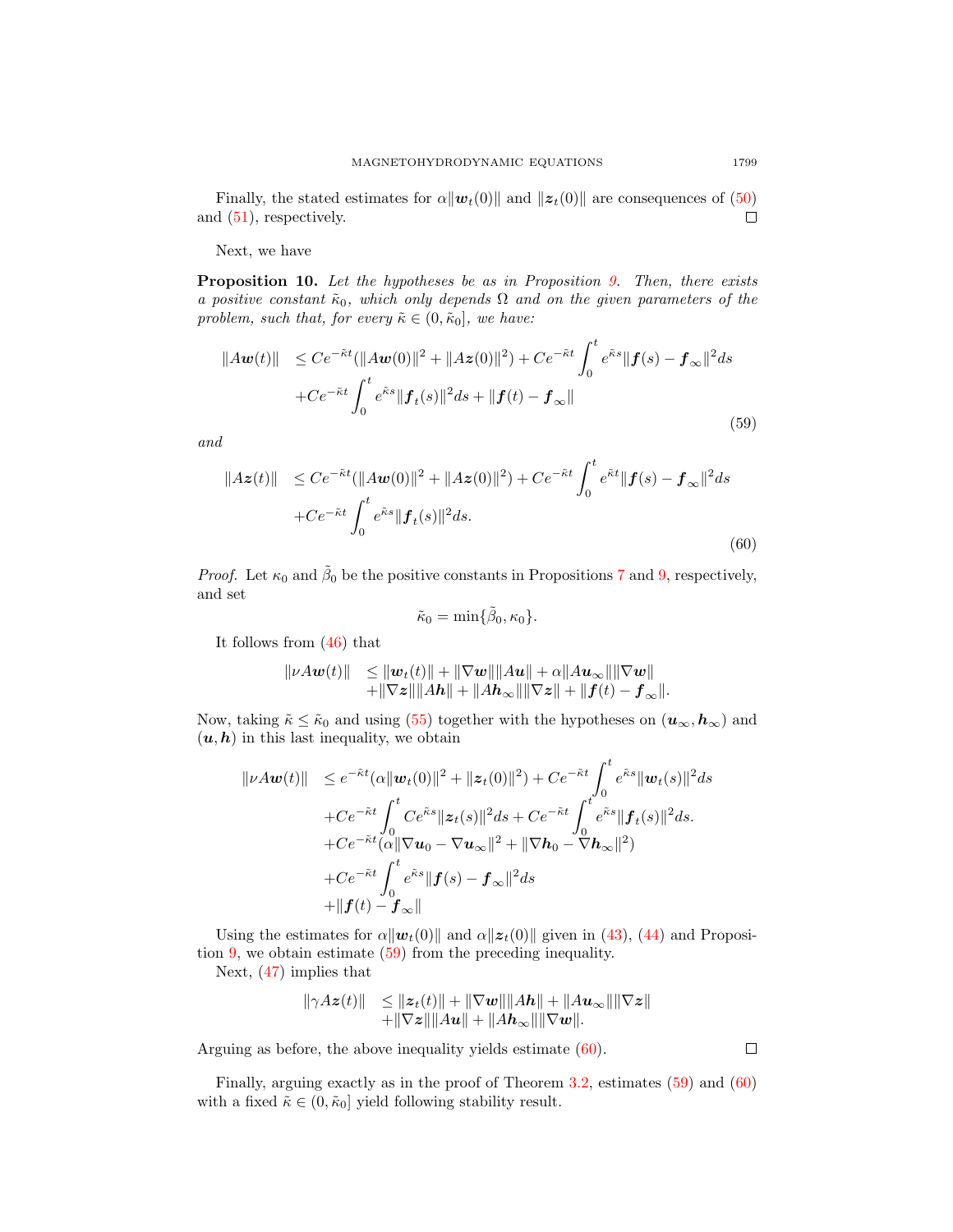<span id="page-17-9"></span>**Theorem 5.2.** Let the hypotheses be as in Proposition [10](#page-16-2) and assume, in addition, that  $\lim_{t\to\infty} ||\mathbf{f}(t)-\mathbf{f}_{\infty}|| = 0$  and  $\lim_{t\to\infty} ||\mathbf{f}_t(t)|| = 0$ . Then  $||\mathbf{u}(t)-\mathbf{u}_{\infty}||_{H^2(\Omega)} \to 0$ and  $\|\mathbf{h}(t) - \mathbf{h}_{\infty}\|_{\mathbf{H}^2(\Omega)} \to 0$  as  $t \to +\infty$ .

The following is an immediate corollary of the theorem.

**Corollary 3.** If we set  $f(t) = f_{\infty}$  in Theorem [5.2,](#page-17-9) then the convergence rate there is exponential in the  $H^2$ -norm.

Acknowledgments. J.L. Boldrini was partially supported by CNPq (Brazil) Grant 306182/2014-9. J. Bravo-Olivares and E. Notte-Cuello were partially supported by project DIDULS-PTE16151, Universidad de La Serena. M.A. Rojas-Medar was partially supported by CAPES-PRINT 88887.311962/2018-00 (Brazil) and Project UTA-Mayor, 4753-20, Universidad de Tarapacá (Chile).

#### REFERENCES

- <span id="page-17-15"></span>[\[1\]](http://www.ams.org/mathscinet-getitem?mr=MR1114965&return=pdf) C. Amrouche and V. Girault, [On the existence and regularity of the solutions of Stokes](http://dx.doi.org/10.3792/pjaa.67.171) [problem in arbitrary dimension,](http://dx.doi.org/10.3792/pjaa.67.171) Proc. Japan Acad. Ser. A Math. Sci., 67 (1991), 171-175.
- <span id="page-17-11"></span>[\[2\]](http://www.ams.org/mathscinet-getitem?mr=MR876996&return=pdf) H. Beirão da Veiga, [Existence and asymptotic behavior for strong solutions of the Navier-](http://dx.doi.org/10.1512/iumj.1987.36.36008)[Stokes equations in the whole space,](http://dx.doi.org/10.1512/iumj.1987.36.36008) Indiana Univ. Math. J., 36 (1987), 149–166.
- [\[3\]](http://www.ams.org/mathscinet-getitem?mr=MR866724&return=pdf) H. Beirão da Veiga and P. Secchi,  $L^p$ [-stability for the strong solutions of the Navier-Stokes](http://dx.doi.org/10.1007/BF00279962) [equations n the whole space,](http://dx.doi.org/10.1007/BF00279962) Arch. Rational Mech. Anal., 98 (1987), 65–69.
- <span id="page-17-16"></span>[\[4\]](http://www.ams.org/mathscinet-getitem?mr=MR1330029&return=pdf) J. L. Boldrini and M. Rojas-Medar, On a system of evolution equations of magnetohydrodynamic type, *Mat. Contemp.*, **8** (1995), 1-19.
- <span id="page-17-14"></span>[\[5\]](http://www.ams.org/mathscinet-getitem?mr=MR138894&return=pdf) L. Cattabriga, Su un problema al controrno relativo al sistema di equazioni di Stokes, Rend. Sem. Mat. Univ. Padova, 31 (1961), 308–340.
- <span id="page-17-2"></span>[\[6\]](http://www.ams.org/mathscinet-getitem?mr=MR765617&return=pdf) E. V. Chizhonkov, A system of equations of magnetohydrodynamics type, Dokl. Akad. Nauk SSSR, 278 (1984), 1074-1077.
- <span id="page-17-6"></span>[\[7\]](http://www.ams.org/mathscinet-getitem?mr=MR1642038&return=pdf) P. D. Damázio and M. A. Rojas-Medar, [On some questions of the weak solutions of evolution](http://dx.doi.org/10.22199/S07160917.1997.0002.00001) [equations for magnetohydrodynamic type,](http://dx.doi.org/10.22199/S07160917.1997.0002.00001) Proyecciones, 16 (1997), 83–97.
- <span id="page-17-13"></span>[\[8\]](http://www.ams.org/mathscinet-getitem?mr=MR2099315&return=pdf) Y. He and K. Li, [Asymptotic behavior and time discretization analysis for the nonstationary](http://dx.doi.org/10.1007/s00211-004-0532-y) [Navier-Stokes problem,](http://dx.doi.org/10.1007/s00211-004-0532-y) Num. Math., 98 (2004), 647–673.
- <span id="page-17-17"></span>[\[9\]](http://www.ams.org/mathscinet-getitem?mr=MR650014&return=pdf) J. G Heywood, [An error estimate uniform in time for spectral Galerkin approximations of the](http://dx.doi.org/10.2140/pjm.1982.98.333) [Navier-Stokes problem,](http://dx.doi.org/10.2140/pjm.1982.98.333) Pacific J. Math., 98 (1982), 333–345.
- [\[10\]](http://www.ams.org/mathscinet-getitem?mr=MR650052&return=pdf) J. G. Heywood and R. Rannacher, [Finite element approximation of the nonstationary Navier-](http://dx.doi.org/10.1137/0719018)[Stokes problem. I. Regularity of solutions and second-order error estimates for spatial dis](http://dx.doi.org/10.1137/0719018)[cretization,](http://dx.doi.org/10.1137/0719018) SIAM J. Numer. Anal., 19 (1982), 275–311.
- <span id="page-17-10"></span>[\[11\]](http://www.ams.org/mathscinet-getitem?mr=MR849281&return=pdf) J. G. Heywood and R. Rannacher, [Finite element approximations of the nonstationary Navier-](http://dx.doi.org/10.1137/0723049)[Stokes equations. II. Stability of solutions and error estimates uniform in time,](http://dx.doi.org/10.1137/0723049) SIAM J. Numer. Anal., 23 (1986), 750-77.
- <span id="page-17-4"></span>[12] I. Kondrashuk, E. Notte-Cuello, M. Poblete-Cantellano and M. A. Rojas-Medar, Periodic solution for the magnetohydrodynamic equations with inhomogeneous boundary condition, Axioms, textbf8 (2019), 44, <http://dx.doi.org/10.3390/axioms8020044>.
- <span id="page-17-3"></span>[\[13\]](http://www.ams.org/mathscinet-getitem?mr=MR0216809&return=pdf) G. Lassner, Über ein Rand-Anfangswertproblem der Magnetohydrodynamik, Arch. Rational Mech. Anal., 25 (1967), 388–405.
- <span id="page-17-5"></span>[\[14\]](http://www.ams.org/mathscinet-getitem?mr=MR1676978&return=pdf) E. A. Notte-Cuello and M. A. Rojas-Medar, [On a system of evolution equations of magneto](http://dx.doi.org/10.22199/S07160917.1998.0002.00001)[hydrodynamic type: An iterational approach,](http://dx.doi.org/10.22199/S07160917.1998.0002.00001) Proyecciones, 17 (1998), 133–165.
- <span id="page-17-1"></span>[15] S. B. Pikelner, Grundlagen der Kosmischen Elektrodynamik [Russ.], Moskau, 1966.
- <span id="page-17-12"></span>[\[16\]](http://www.ams.org/mathscinet-getitem?mr=MR1318403&return=pdf) C. S. Qu and P. Wang,  $L^p$  [exponential stability for the equilibrium solutions of the Navier-](http://dx.doi.org/10.1006/jmaa.1995.1085)[Stokes equations,](http://dx.doi.org/10.1006/jmaa.1995.1085) *J. Math. Anal. Appl.*, **190** (1995), 419-427.
- <span id="page-17-7"></span>[\[17\]](http://www.ams.org/mathscinet-getitem?mr=MR1383558&return=pdf) M. A. Rojas-Medar and J. L. Boldrini, [The weak solutions and reproductive property for a](http://dx.doi.org/10.22199/S07160917.1994.0002.00002) [system of evolution equations of magnetohydrodynamic type,](http://dx.doi.org/10.22199/S07160917.1994.0002.00002) *Proyecciones*, 13 (1994), 85–97.
- <span id="page-17-8"></span>[\[18\]](http://www.ams.org/mathscinet-getitem?mr=MR1437958&return=pdf) M. A. Rojas-Medar and J. L. Boldrini, [Global strong solutions of equations of magnetohy](http://dx.doi.org/10.1017/S0334270000000680)[drodynamic type,](http://dx.doi.org/10.1017/S0334270000000680) J. Austral. Math. Soc. Ser. B, 38 (1997), 291–306.
- <span id="page-17-0"></span>[19] A. Schlüter, Dynamik des Plasma, Iund II, Z. Naturforsch., 5a (1950), 72–78; 6a (1951), 73–79.